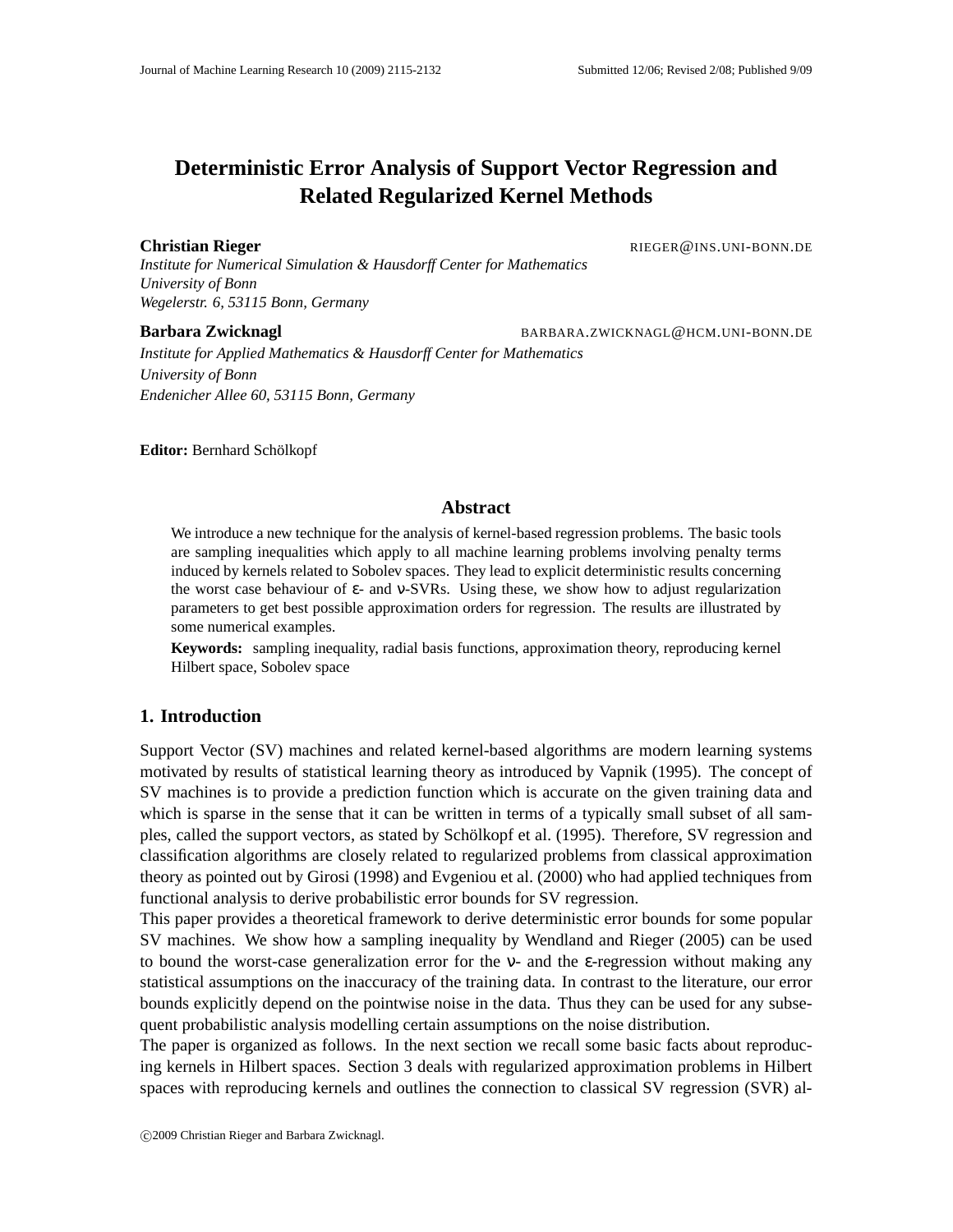gorithms. We provide a deterministic error analysis for the ν- and the ε-SVR for both exact and inexact training data. Our analytical results showing optimal convergence orders in Sobolev spaces are illustrated by numerical experiments.

#### **2. Reproducing Kernels in Hilbert Spaces**

We suppose that *K* is a positive definite kernel on some domain  $\Omega \subset \mathbb{R}^d$  which should contain at least one point. To start with, we briefly recall the well known definition of a reproducing kernel in a Hilbert space. In the following we shall use the notation that bold letters denote vectors, that is  $\mathbf{v} = (v_1, \ldots, v_d)^T \in \mathbb{R}^d$ .

**Definition 1** Let  $\mathcal{H}(\Omega)$  be a Hilbert space of functions  $f : \Omega \to \mathbb{R}$ . A function  $K : \Omega \times \Omega \to \mathbb{R}$  is *called reproducing kernel of*  $H(\Omega)$ *, if* 

- $K(\mathbf{y}, \cdot) \in \mathcal{H}(\Omega)$  *for all*  $\mathbf{y} \in \Omega$  *and*
- $f(\mathbf{y}) = (f, K(\mathbf{y}, \cdot))_{\mathcal{H}(\Omega)}$  *for all*  $f \in \mathcal{H}(\Omega)$  *and all*  $\mathbf{y} \in \Omega$ *.*

For each positive definite kernel  $K : \Omega \times \Omega \to \mathbb{R}$  there exists a unique Hilbert space  $\mathcal{N}_K(\Omega)$  of functions  $f : \Omega \to \mathbb{R}$ , such that *K* is the reproducing kernel of  $\mathcal{N}_K(\Omega)$  (see Wendland, 2005, Theorems 10.1 and 10.11). This Hilbert space  $\mathcal{N}_k(\Omega)$  is called the *native space of K*. Though this definition of a native space is rather abstract, it can be shown that in some cases the native spaces coincide with classical function spaces.

From now on we shall only consider *radial* kernels *K*, that is,

$$
K(\mathbf{x}, \mathbf{y}) = K(||\mathbf{x} - \mathbf{y}||) \text{ for all } \mathbf{x}, \mathbf{y} \in \mathbb{R}^d,
$$

where we use the same notation for the kernel  $K : \mathbb{R}^d \times \mathbb{R}^d \to \mathbb{R}$  and for the function  $K : \mathbb{R}^d \to \mathbb{R}$ . We hope that this does not cause any confusion. We shall mainly focus on continuous kernels  $K \in L_1(\Omega)$ , that is,

$$
||K||_{L_1(\Omega)} := \int_{\Omega} |K(\mathbf{x})| \, d\mathbf{x} < \infty \, .
$$

For  $K \in L_1(\mathbb{R}^d)$ , we define the Fourier transform  $\hat{K}$  by

$$
\hat{K}(\omega) \quad := \quad (2\pi)^{-\frac{d}{2}} \int_{\mathbb{R}^d} K(\mathbf{x}) \, e^{-i\mathbf{x}\cdot\omega} d\mathbf{x} \, , \, \omega \in \mathbb{R}^d \; .
$$

For the case  $\Omega = \mathbb{R}^d$  there is the following characterization of native spaces of certain radial kernels  $K: \Omega \to \mathbb{R}^d$  (Wendland, 2005, Theorem 10.12).

**Theorem 2** *Suppose that*  $K \in C(\mathbb{R}^d) \cap L_1(\mathbb{R}^d)$  *is a real-valued and positive definite radial kernel. Then the native space of K is given by*

$$
\mathcal{N}_{K}(\mathbb{R}^{d}) = \left\{ f \in L_{2}(\mathbb{R}^{d}) \cap C(\mathbb{R}^{d}) : \frac{\hat{f}}{\sqrt{\hat{K}}} \in L_{2}(\mathbb{R}^{d}) \right\},
$$
  

$$
(f,g)_{\mathcal{N}_{K}(\mathbb{R}^{d})} = (2\pi)^{-d/2} \left( \frac{\hat{f}}{\sqrt{\hat{K}}}, \frac{\hat{g}}{\sqrt{\hat{K}}} \right)_{L_{2}(\mathbb{R}^{d})},
$$

*where* ˆ*f denotes the Fourier transform of f .*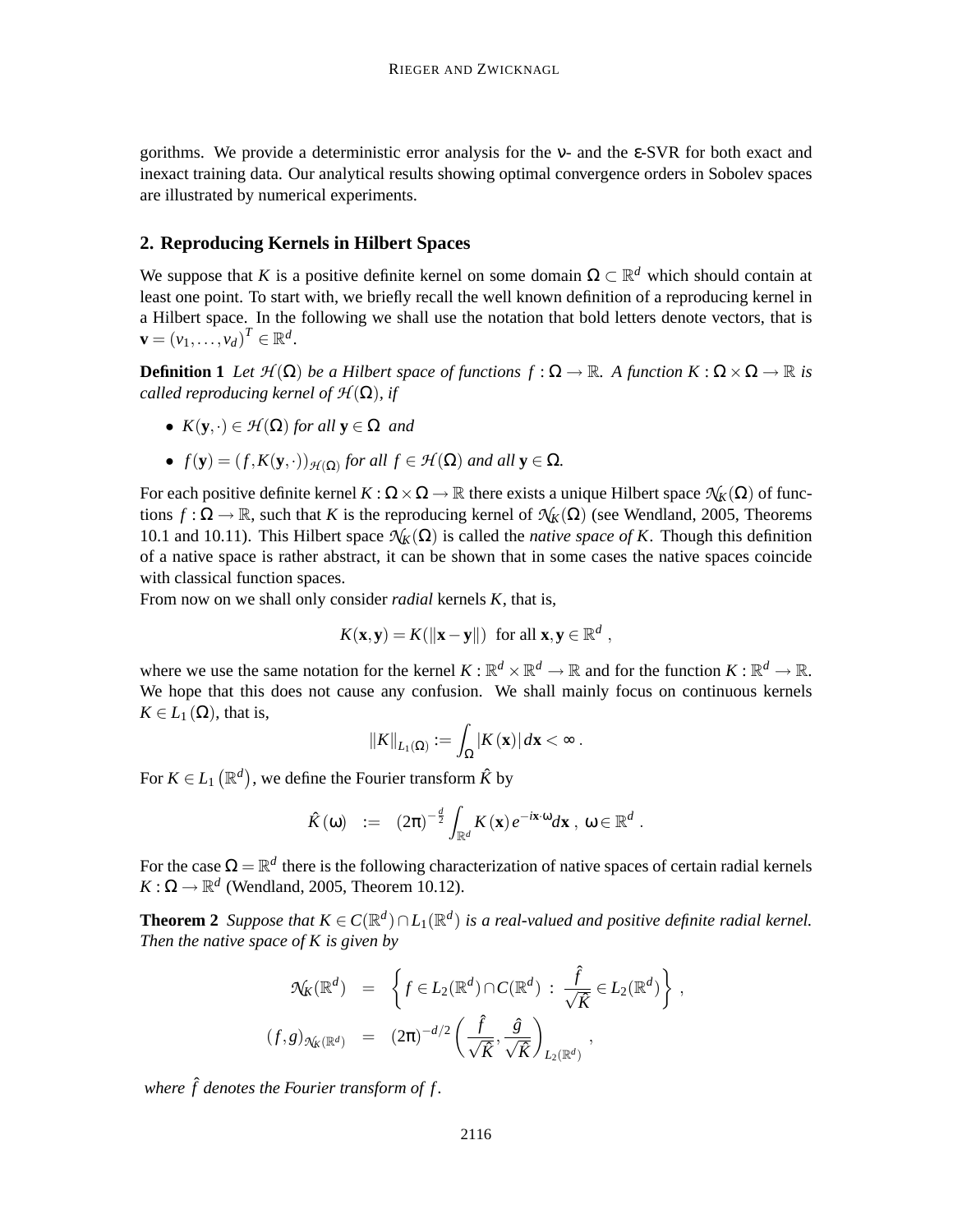We recall that the Sobolev spaces  $W_2^s(\mathbb{R}^d)$  on  $\mathbb{R}^d$  with  $s \geq 0$  are given by

$$
W_2^s(\mathbb{R}^d) := \left\{ f \in L_2(\mathbb{R}^d) \; : \; \hat{f}(\cdot)(1 + ||\cdot||_2^2)^{s/2} \in L_2(\mathbb{R}^d) \right\} \; . \tag{1}
$$

Therefore for a radial kernel function *K* whose Fourier transform decays like

$$
c_1(1+\|\cdot\|_2^2)^s \le \hat{K} \le c_2(1+\|\cdot\|_2^2)^s \quad , s > d/2
$$
 (2)

.

for some constants  $c_1, c_2 > 0$ , the associated native space  $\mathcal{N}_K(\mathbb{R}^d)$  is  $W_2^s(\mathbb{R}^d)$  with an equivalent norm. There are several examples of kernels satisfying the condition (2). One famous example for fixed  $s \in (d/2, \infty)$  is the *Matern kernel* (Wendland, 2005)

$$
K_{s}(\mathbf{x}) := \frac{2^{1-s}}{\Gamma(s)} ||\mathbf{x}||_{2}^{s-d/2} \mathcal{K}_{d/2-s}(||\mathbf{x}||_{2}),
$$

where  $K$  denotes the Bessel function of the third kind. In our examples, however, we focus on *Wendland's functions* (Wendland, 2005). They are very convenient to implement since they are compactly supported and piecewise polynomials. Such nice reproducing kernels are so far only available for certain choices of the space dimension *d* and the decay parameter *s* (see Wendland, 2005), but a recent result by Schaback (2009) covers almost all cases of practical interest. We shall explain some more properties of these kernels in the experimental part, see Section 10, and refer to the recent monograph by Wendland (2005) for details.

In order to establish the equivalence of native spaces and Sobolev spaces on bounded domains one needs certain extension theorems for Sobolev functions on bounded domains (see Wendland, 2005).

**Definition 3** Let  $\Omega \subset \mathbb{R}^d$  be a domain. We define the Sobolev spaces of integer orders  $k \in \mathbb{N}$  as

$$
W_2^k(\Omega) = \{ f \in L_2(\Omega) : f \text{ has weak derivatives } D^{\alpha} f \in L_2(\Omega) \text{ of order } |\alpha| \le k \}
$$

*with the norm*

$$
||u||_{W_2^k(\Omega)}:=\left(\sum_{|\alpha|\leq k}||D^{\alpha}u||^2_{L_2(\Omega)}\right)^{1/2}
$$

*For fractional smoothness s* =  $k + \sigma$  *with*  $0 < \sigma < 1$  *and*  $k \in \mathbb{N}$  *we define the semi-norm* 

$$
|u|_{W_2^s(\Omega)} := \left(\sum_{|\alpha|=k} \int_{\Omega} \int_{\Omega} \frac{|D^{\alpha} u(\mathbf{x}) - D^{\alpha} u(\mathbf{y})|^2}{\|\mathbf{x} - \mathbf{y}\|_2^{d+2\sigma}} d\mathbf{x} d\mathbf{y}\right)^{1/2},
$$

*and set*

$$
W_2^s(\Omega) := \left\{ u \in L_2(\Omega) \; : \; \left( ||u||^2_{W_2^k(\Omega)} + |u|^2_{W_2^s(\Omega)} \right)^{1/2} < \infty \right\} \; .
$$

In the case  $\Omega = \mathbb{R}^d$  this space is known to be equivalent to the space given by (1) in terms of Fourier transforms (for more details on these spaces, see Wloka, 1982). Finally, Wendland (2005) proves the following equivalence for domains having Lipschitz boundaries. Roughly speaking, a set  $\Omega \subset \mathbb{R}^d$ has a Lipschitz boundary if its boundary is locally (in a suitable direction) the graph of a Lipschitz function such that  $\Omega$  lies completely on one hand-side of this graph (see Brenner and Scott, 1994). Then there is the following theorem (see Wendland, 2005, Cor. 10.48).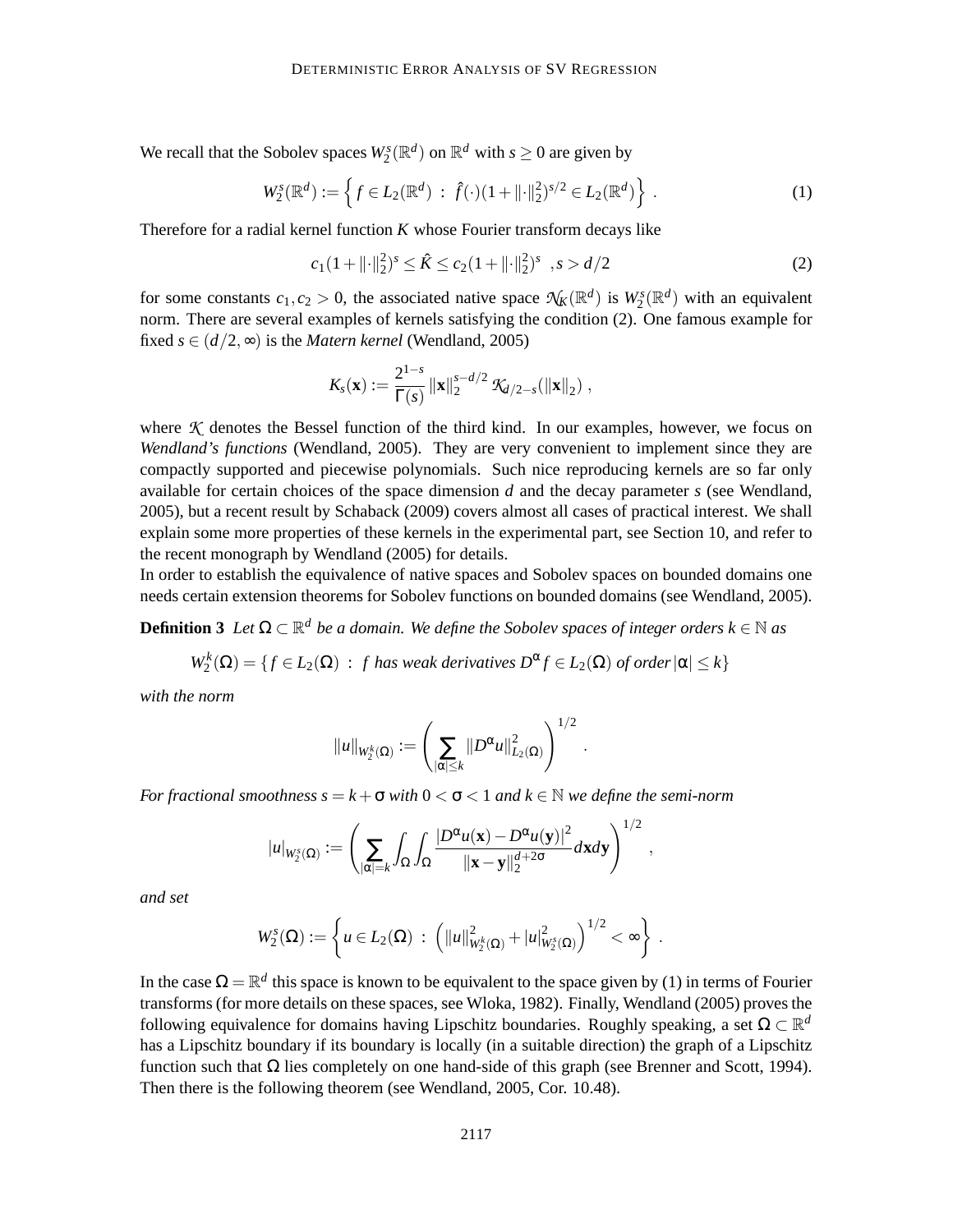**Theorem 4** *Suppose that*  $K \in L_1(\mathbb{R}^d)$  *has a Fourier transform that decays as*  $(1 + \| \cdot \|_2^2)$  $^{2}_{2})^{-s}$  *for s* > *d*/2*. Suppose that* Ω *has a Lipschitz boundary. Then*

$$
\mathcal{N}_{K}(\Omega)\cong W^{s}_{2}(\Omega)
$$

*with equivalent norms.*

#### **3. Regularized Problems in Native Hilbert Spaces**

In the native Hilbert spaces we consider the following learning or recovery problem. We assume that we are given (possibly only approximate) function values  $y_1, \ldots, y_N \in \mathbb{R}$  of an unknown function  $f \in \mathcal{N}_K(\Omega)$  on some scattered points  $X := \{ \mathbf{x}^{(1)}, \dots, \mathbf{x}^{(N)} \} \subset \Omega$ , that is  $f(\mathbf{x}^{(j)}) \approx y_j$  for  $j = 1, \dots, N$ . In the following we shall use the notation that bold letters denote vectors, that is  $\mathbf{v} = (v_1, \dots, v_d)^T \in$  $\mathbb{R}^d$ .

To control accuracy and complexity of the reconstruction simultaneously, we use the optimization problem

$$
\min_{\substack{s \in \mathcal{N}_{\mathcal{K}}(\Omega) \\ \varepsilon \in \mathbb{R}^+}} \frac{1}{N} \sum_{j=1}^N V_{\varepsilon} \left( \left| s \left( \mathbf{x}^{(j)} \right) - y_j \right| \right) + \frac{1}{2C} \left\| s \right\|_{\mathcal{N}_{\mathcal{K}}(\Omega)}^2 , \tag{3}
$$

where  $C > 0$  is a positive parameter and  $V_{\varepsilon}$  denotes a positive function which may be parametrized by a positive real number ε. We point out that  $V_{\epsilon}$  need not be a classical loss function. Therefore we shall give some proofs of results which were formulated by Schölkopf and Smola (2002) in the case of  $V_{\varepsilon}$  being a loss function.

**Theorem 5 (Representer theorem)** *If*  $(s_{X,y}, \varepsilon^*)$  *is a solution of the optimization problem (3), then there exists a vector*  $\mathbf{w} \in \mathbb{R}^N$  *such that* 

$$
s_{X,\mathbf{y}}(\cdot) = \sum_{j=1}^N w_j K\left(\mathbf{x}^{(j)},\cdot\right) ,
$$

*that is*  $s_{X, Y} \in span \{ K(\mathbf{x}^{(1)}, \cdot), ..., K(\mathbf{x}^{(N)}, \cdot) \}.$ 

**Proof** For the readers' convenience, we repeat the proof from Schölkopf and Smola (2002) in our specific situation. Every  $s \in \mathcal{N}_K(\Omega)$  can be decomposed into two parts  $s = s_{||} + s_{\perp}$ , where  $s_{||}$  is contained in the linear span of  $\{K(\mathbf{x}^{(1)},\cdot),\ldots,K(\mathbf{x}^{(N)},\cdot)\}\)$ , and  $s_{\perp}$  is contained in the orthogonal complement, that is  $\langle s_{||}, s_{\perp} \rangle_{\mathcal{N}_K(\Omega)} = 0$ . By the reproducing property of the kernel *K* in the native space, the problem (3) can be rewritten as

$$
\min_{\substack{s=s_{||}+s_{\perp}\\ \varepsilon\in\mathbb{R}^+}}\frac{1}{N}\sum_{j=1}^N V_{\varepsilon}\left(\left|\left\langle s_{||},K\left(\mathbf{x}^{(j)},\cdot\right)\right\rangle - y_j\right|\right) + \frac{1}{2C}\left\|s_{||}\right\|_{\mathcal{N}_{K}(\Omega)}^2 + \frac{1}{2C}\left\|s_{\perp}\right\|_{\mathcal{N}_{K}(\Omega)}^2.
$$

Therefore a solution  $(s_{X,y}, \varepsilon^*)$  of the optimization problem (3) satisfies  $(s_{X,y})_{\perp} = 0$ , which implies  $s_{X, Y} \in \text{span} \{ K(\mathbf{x}^{(1)}, \cdot), \dots, K(\mathbf{x}^{(N)}, \cdot) \}.$ 

Since the proof of Theorem 5 does not depend on the minimality with respect to  $\varepsilon$  this result holds also true if ε is a fixed parameter instead of a primal variable. To be precise we state this result as a corollary.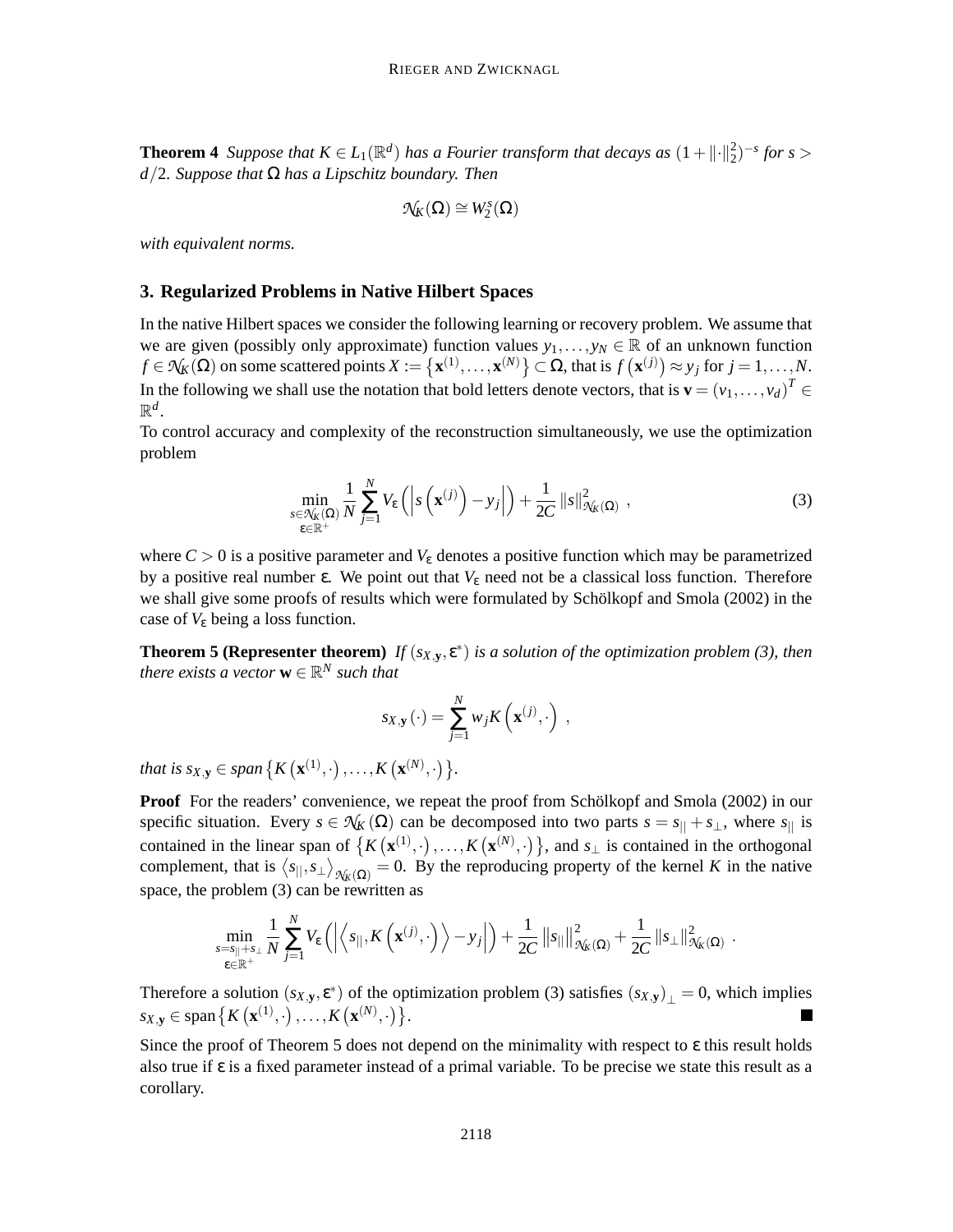**Corollary 6** *If sX*,**<sup>y</sup>** *is a solution of the optimization problem*

$$
\min_{s \in \mathcal{N}_{K}(\Omega)} \frac{1}{N} \sum_{j=1}^{N} V_{\varepsilon} \left( \left| s \left( \mathbf{x}^{(j)} \right) - y_{j} \right| \right) + \frac{1}{2C} \left\| s \right\|_{\mathcal{N}_{K}(\Omega)}^{2}, \qquad (4)
$$

with  $\epsilon \in \mathbb{R}^+$  being a fixed parameter, then  $s_{X,y} \in span\{K(\mathbf{x}^{(1)},\cdot),...,K(\mathbf{x}^{(N)},\cdot)\}$ .

The representer theorems can be used to reformulate infinite-dimensional optimization problems of the forms (3) or (4) in a finite-dimensional setting (see Schölkopf and Smola, 2002).

#### **4. Support Vector Regression**

As a first optimization problem of the form (3) we consider the ν-SVR which was introduced by Schölkopf et al. (2000). The function  $V_{\varepsilon}(\mathbf{x}) = |\mathbf{x}|_{\varepsilon} + \varepsilon v$  is related to Vapnik's  $\varepsilon$ -intensive loss function (Vapnik, 1995)

$$
|\mathbf{x}|_{\varepsilon} = \begin{cases} 0 & if |\mathbf{x}| \leq \varepsilon \\ |\mathbf{x}| - \varepsilon & if |\mathbf{x}| > \varepsilon \end{cases},
$$

but has an additional term with a positive parameter ν. The associated optimization problem is called ν-SVR and takes the form

$$
\min_{\substack{s \in \mathcal{N}_{\mathcal{K}}(\Omega) \\ \varepsilon \in \mathbb{R}^+}} \frac{1}{N} \sum_{j=1}^N \left| s\left(\mathbf{x}^{(j)}\right) - y_j \right|_{\varepsilon} + \varepsilon v + \frac{1}{2C} \left\| s \right\|_{\mathcal{N}_{\mathcal{K}}(\Omega)}^2.
$$
\n(5)

**Theorem 7** The optimization problem (5) possesses a solution  $\begin{pmatrix} s_Y^{\langle V \rangle} \\ s_Y^{\langle V \rangle} \end{pmatrix}$  $(X,Y,\mathcal{E}^*)$ .

**Proof** This follows from a general result by Micchelli and Pontil (2005). The problem (5) is equivalent to the optimization problem

$$
\min_{\substack{s \in \mathcal{N}_{\mathcal{K}}(\Omega) \\ \delta \in \mathbb{R}}} \frac{1}{N} \sum_{j=1}^{N} \left| s\left(\mathbf{x}^{(j)}\right) - y_j \right|_{\delta^2} + \delta^2 \mathsf{v} + \frac{1}{2C} \left\| s \right\|_{\mathcal{N}_{\mathcal{K}}(\Omega)}^2.
$$
\n(6)

If we set  $\mathcal{H} := \mathcal{N}_K(\Omega) \times \mathbb{R}$  we can define an inner product on  $\mathcal{H}$  by

$$
\langle h_1, h_2 \rangle_{\mathcal{H}} := \langle f_1, f_2 \rangle_{\mathcal{N}_K(\Omega)} + 2C \mathsf{V} \langle r_1, r_2 \rangle_{\mathbb{R}}
$$

for  $h_j = (f_j, r_j)$ ,  $j = 1, 2$ . To make  $H$  a space of functions we use the canonical identification of R with the space of constant functions  $\mathbb{R} \to \mathbb{R}$ . The Hilbert space  $H$  then has the reproducing kernel  $\tilde{K} := (K, \frac{1}{2C})$  $\frac{1}{2CV}$  **1**) where **1** denotes the constant function which maps everything to 1, that is  $\tilde{K}((\mathbf{x},r),(\mathbf{y},s)) = K(\mathbf{x},\mathbf{y}) + 1/(2CV)$  for all  $r,s \in \mathbb{R}$ . With this notation the problem (6) can be rewritten as

$$
\min_{(s,\delta)\in\mathcal{H}} Q^{\mathbf{y}}\left(I_X(s,\delta)\right) + \frac{1}{2C} \left\|(s,\delta)\right\|_{\mathcal{H}}^2, \tag{7}
$$

where

$$
I_X(s,\delta):=\left(s(\mathbf{x}^{(1)}),\ldots,s(\mathbf{x}^{(N)}),\delta\right)^T\in\mathbb{R}^{N+1}
$$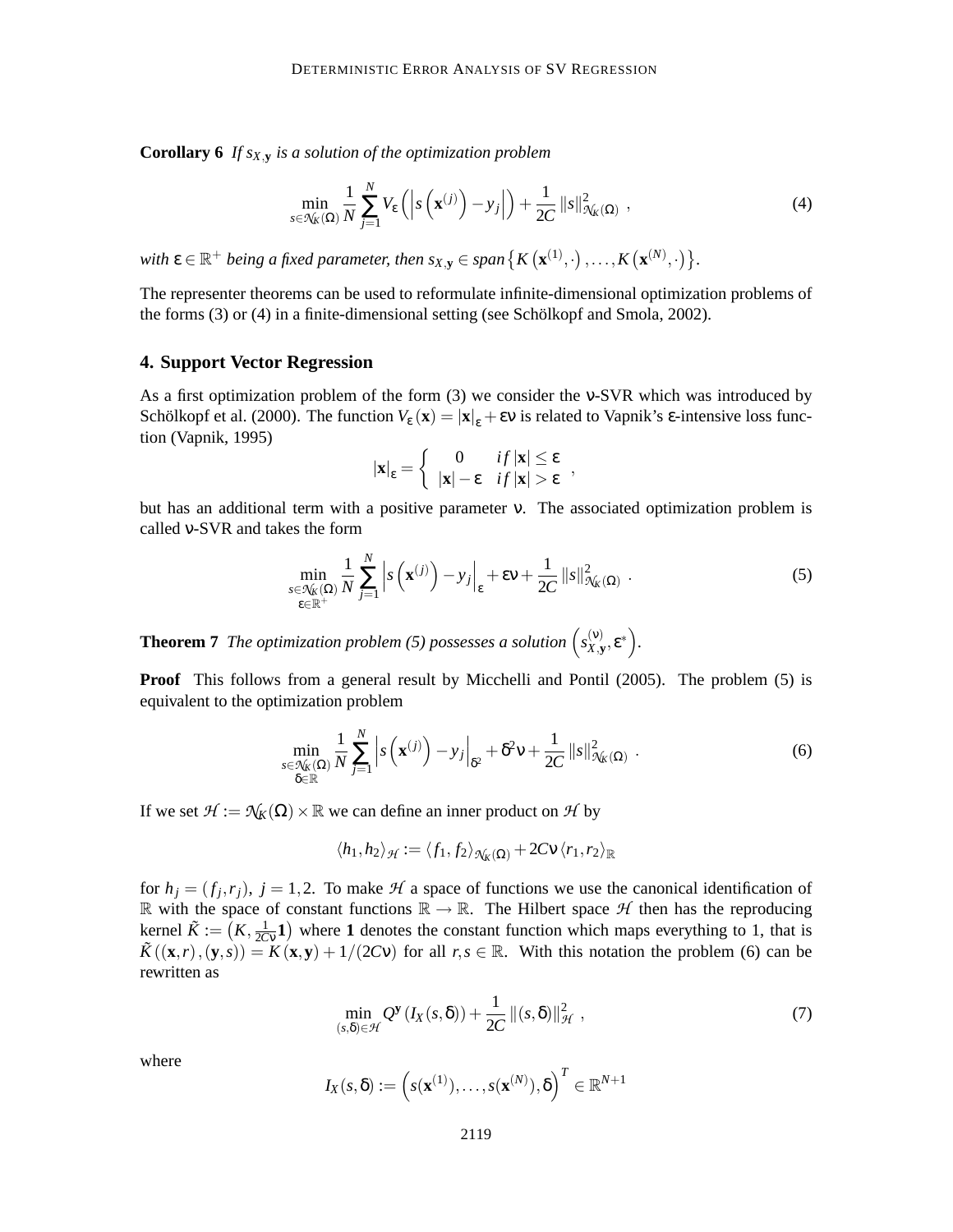and

$$
Q^{\mathbf{y}} : \mathbb{R}^{N+1} \to \mathbb{R}, \quad Q^{\mathbf{y}}(\mathbf{p}, \delta) = \frac{1}{N} \sum_{j=1}^{N} |p_j - y_j|_{\delta^2}.
$$

Since  $Q^y$  is continuous on  $\mathbb{R}^{N+1}$  for all  $y \in \mathbb{R}^N$ , the problem (7) possesses a solution as shown by Micchelli and Pontil (2005).

If we introduce the slack variables  $\xi, \xi^* \in \mathbb{R}^N$ , the representer theorem gives us an equivalent finitedimensional problem which was considered by Schölkopf et al. (2000).

$$
\min_{\substack{\mathbf{w} \in \mathbb{R}^N \\ \xi^*, \xi \in \mathbb{R}^N \\ \epsilon \in \mathbb{R}^+}} \frac{1}{2} \mathbf{w}^T \mathbf{K} \mathbf{w} + C \left( \mathbf{v} \epsilon + \frac{1}{N} \sum_{j=1}^N \left( \xi_j + \xi_j^* \right) \right)
$$
\nsubject to\n
$$
\left( \mathbf{K} \mathbf{w} \right)_j - y_j \leq \epsilon + \xi_j ,
$$
\n
$$
\left( -\mathbf{K} \mathbf{w} \right)_j + y_j \leq \epsilon + \xi_j^* ,
$$
\n
$$
\xi_j^*, \xi_j \geq 0, \qquad \epsilon \geq 0 \quad \text{for } 1 \leq j \leq N ,
$$
\n(8)

where

$$
\mathbf{K} = \left( K\left(\mathbf{x}^{(i)}, \mathbf{x}^{(j)}\right) \right)_{i,j=1...N}
$$

denotes the Gram matrix of the kernel *K*. We will use this equivalent problem for implementation and our numerical tests.

A particularly interesting problem arises if we skip the parameter  $\nu$  and let  $\varepsilon$  be fixed. Then the optimization problem (8) takes the form

$$
\min_{\substack{\mathbf{w} \in \mathbb{R}^N \\ \xi^*, \xi \in \mathbb{R}^N}} \frac{1}{2} \mathbf{w}^T \mathbf{K} \mathbf{w} + C \frac{1}{N} \sum_{j=1}^N \left( \xi_j + \xi_j^* \right)
$$
\nsubject to\n
$$
\left( \mathbf{K} \mathbf{w} \right)_j - y_j \leq \varepsilon + \xi_j,
$$
\n
$$
\left( -\mathbf{K} \mathbf{w} \right)_j + y_j \leq \varepsilon + \xi_j^*,
$$
\n
$$
\xi_j^*, \xi_j \geq 0 \quad \text{for } 1 \leq j \leq N.
$$
\n(9)

Schölkopf et al. (2000) called this problem ε-SVR. Similarly to the ν-SVR, the problem (9) can be formulated as a regularized minimization problem in a Hilbert space (Evgeniou et al., 2000), namely

$$
\min_{s \in \mathcal{N}_{K}(\Omega)} \frac{1}{N} \sum_{j=1}^{N} \left| s\left(\mathbf{x}^{(j)}\right) - y_{j} \right|_{\varepsilon} + \frac{1}{2C} \left\| s \right\|_{\mathcal{N}_{K}(\Omega)}^{2}.
$$
\n(10)

Like the ν-SVR, this optimization problem possesses a solution (see Micchelli and Pontil, 2005, Lemma 1).

## **5. A Sampling Inequality**

We shall employ a special case of a *sampling inequality* introduced by Wendland and Rieger (2005). It requires the following assumptions which we need from now on. Let  $\Omega \subset \mathbb{R}^d$  be a bounded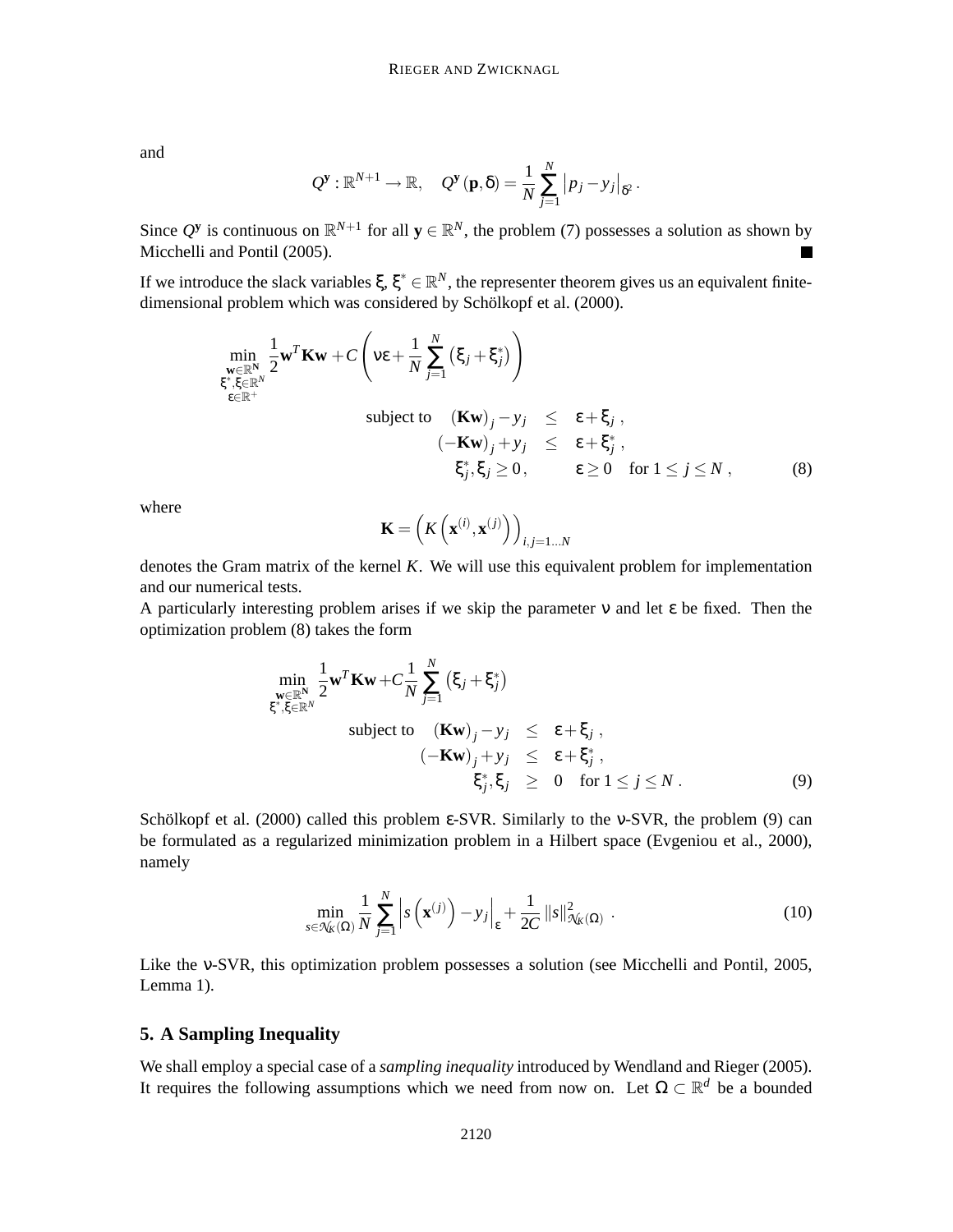domain with Lipschitz boundary that satisfies an interior cone condition. A domain  $\Omega$  is said to satisfy an interior cone condition with radius  $r > 0$  and angle  $\theta \in (0, \frac{\pi}{2})$  $\left(\frac{\pi}{2}\right)$  if for every **x**  $\in \Omega$  there is a unit vector ξ(**x**) such that the cone

$$
C(\mathbf{x}, \xi(\mathbf{x}), \theta, r) := \left\{ \mathbf{x} + \lambda \mathbf{y} \; : \; \mathbf{y} \in \mathbb{R}^d, ||\mathbf{y}||_2 = 1, \mathbf{y}^T \xi(\mathbf{x}) \ge \cos(\theta), \lambda \in [0, r] \right\}
$$

is contained in  $\Omega$ . In particular, a domain which satisfies an interior cone condition cannot have any outward cusps. We shall assume for the rest of this paper that  $\Omega$  satisfies an interior cone condition with radius  $R_{\text{max}}$  and angle  $\theta$ . We shall derive estimates that are valid only if the training points are sufficiently dense in  $\Omega$ . To make this condition precise, we will need a slightly unhandy constant which depends only on the geometry of  $\Omega$ , namely (see Wendland, 2005)

$$
C_\Omega:=\frac{\sin\left(2\arcsin\left(\frac{\sin\theta}{4(1+\sin\theta)}\right)\right)\sin\theta}{8\left(1+\sin\left(2\arcsin\left(\frac{\sin\theta}{4(1+\sin\theta)}\right)\right)\right)(1+\sin\theta)}R_{\text{max}}\;.
$$

Suppose that  $K$  is a radial kernel function such that the native Hilbert space of  $K$  is norm-equivalent to a Sobolev space, that is  $\mathcal{N}_K(\Omega) = W_2^{\tau}(\Omega)$ . Here we assume that  $\lfloor \tau - \frac{1}{2} \rfloor > d/2$ , where we use the notation  $\lfloor t \rfloor := \max \{ n \in \mathbb{N}_0 : n \le t \}$  for  $t \ge 0$ . Furthermore, let  $X = \{ \mathbf{x}^{(1)}, \dots, \mathbf{x}^{(N)} \} \subset \Omega$  be a finite set with sufficiently small fill distance

$$
h := h_{X,\Omega} := \sup_{\mathbf{x} \in \Omega} \min_{\mathbf{x}^{(j)} \in X} \left\| \mathbf{x} - \mathbf{x}^{(j)} \right\|_2.
$$

The fill distance can be interpreted geometrically as the radius of the largest ball with center in  $\bar{\Omega}$  that does not contain any of the points  $\mathbf{x}^{(1)},...,\mathbf{x}^{(N)}$ . It is a useful quantity for the deterministic error analysis in Sobolev spaces. The case  $h = 0$  implies that  $X = \{x^{(1)}, \ldots, x^{(N)}\}$  is dense in  $\Omega$ , and therefore convergence is studied for the limit  $h \to 0$  which means that the domain  $\Omega$  is equally filled with points from *X*. Let us explain the relation to the usual error bounds in terms of the number of points *N*. In the case of regularly distributed points we have that  $h = cN^{-\frac{1}{d}}$  with some constant  $c > 0$  (Wendland, 2005). Therefore the limit  $h \to 0$  is equivalent to the limit  $N \to \infty$  which is the more intuitive meaning of asymptotic convergence. But there is a drawback, since the error bounds in terms of *N* depend crucially on the space dimension *d*, while error bounds in terms of the fill distance *h* are dominated by the smoothness of the function to be learned. We will comment on this again later for the special error bounds we consider here. We shall use the following result by Wendland and Rieger (2005).

**Theorem 8** *Suppose* <sup>Ω</sup> <sup>⊂</sup> <sup>R</sup> *d is a bounded domain with Lipschitz boundary that satisfies an interior cone condition. Let*  $\tau$  *be a positive real number with*  $\lfloor \tau - \frac{1}{2} \rfloor$  $\frac{1}{2}$ ) >  $\frac{d}{2}$  $\frac{d}{2}$ , and let  $1 \leq q \leq \infty$ . Then there *exists a positive constant*  $C > 0$  *such that for all discrete sets*  $\overline{X} \subset \Omega$  *with sufficiently small fill*  $distance h := h_{X,\Omega} \leq C_{\Omega} \tau^{-2}$  the inequality

$$
||u||_{L_q(\Omega)} \leq C \left( h^{\tau - d(\frac{1}{2} - \frac{1}{q})_+} ||u||_{W_2^{\tau}(\Omega)} + ||u||_{X} ||_{\ell_\infty(X)} \right)
$$

*holds for all*  $u \in W_2^{\tau}(\Omega)$ *, where we use the notation*  $(t)_+ := \max\{0,t\}$ *.* 

We shall apply this theorem to the residual function  $f - s_{X,\mathbf{y}}$  of the function  $f \in W_2^{\tau}(\Omega)$  to be recovered and a solution  $s_{X,y} \in W_2^{\tau}(\Omega)$  of the regression problem. In our applications we shall focus on the two main cases  $q = \infty$  and  $q = 2$ . Other cases can be treated analogously. It will turn out that we get optimal convergence rates in the noiseless case. In presence of noise the resulting error will explicitly be bounded in terms of the noise in the data.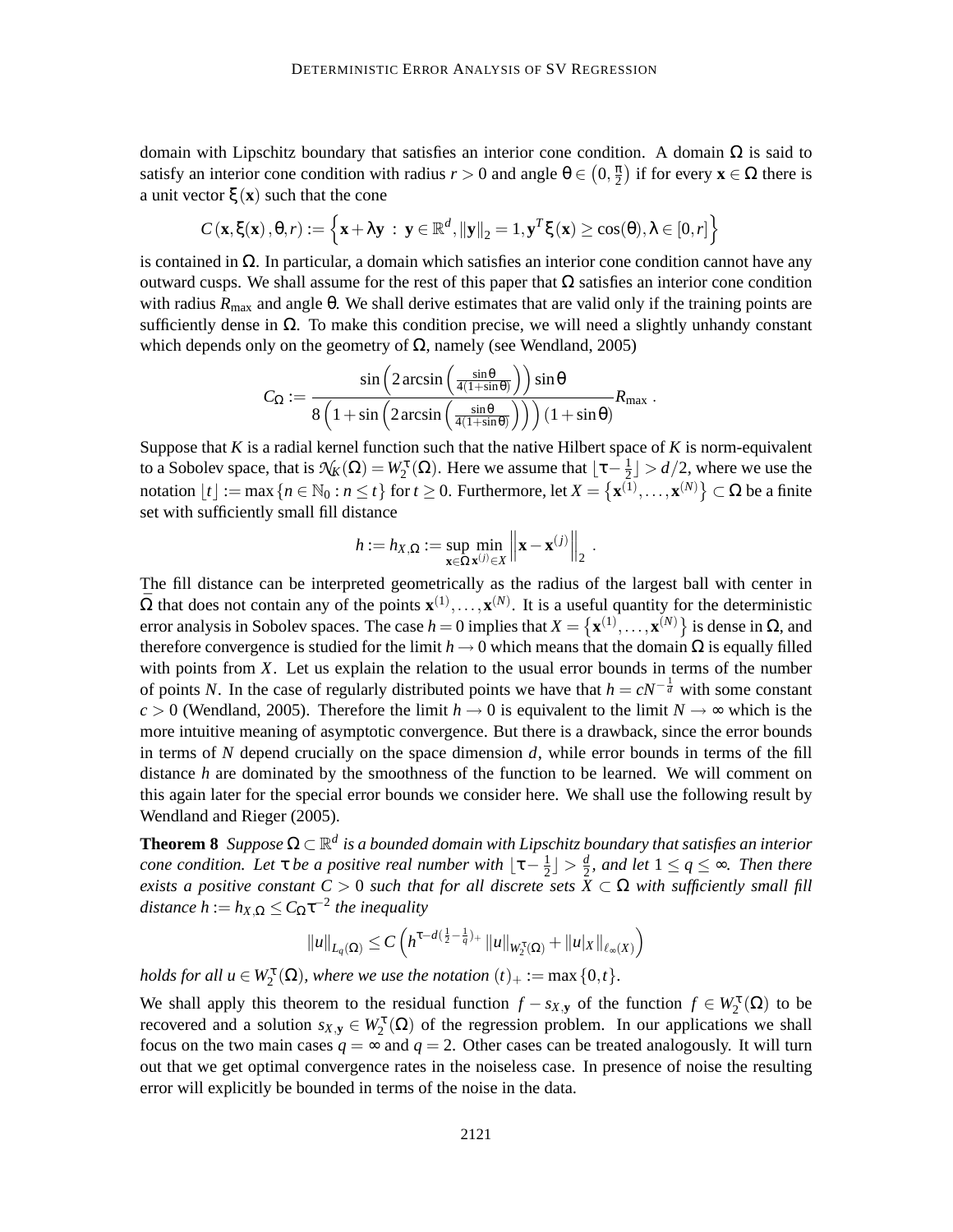# **6.** ν**-SVR with Exact Data**

In order to derive error bounds for the ν-SVR optimization problem (5) we shall apply Theorem 8 to the residual  $f - s_{X,y}^{(v)}$  $\begin{cases} (v) \\ x, y \end{cases}$ , where  $\begin{cases} s_{X,y}^{(v)} \end{cases}$  $\left(\begin{matrix} (v) \\ X,y \end{matrix}\right)$  denotes a solution to the problem (5) for  $X :=$  $\{ \mathbf{x}^{(1)}, \dots, \mathbf{x}^{(N)} \} \subset \Omega$  and  $\mathbf{y} \in \mathbb{R}^N$ . In this section we consider exact data, that is

$$
f\left(\mathbf{x}^{(j)}\right) = y_j \quad \text{for } j = 1, \dots, N
$$
\n(11)

for a function  $f \in W_2^{\tau}(\Omega) \cong \mathcal{N}_K(\Omega)$ . As pointed out by Wendland and Rieger (2005) we first need a stability and a consistency estimate for the solution  $s_{X,Y}^{(v)}$ *X*,**y** .

**Lemma 9** *Under the assumption (11) concerning the data, we find that for every X a solution*  $\left(s_Y^{(v)}\right)$  $\left(\begin{matrix} (v) \ X, y \end{matrix}\right)$  to problem (5) satisfies

$$
\left\|s_{X,\mathbf{y}}^{(\mathbf{v})}\right\|_{\mathcal{N}_{K}(\Omega)} \leq \|f\|_{\mathcal{N}_{K}(\Omega)} \text{ and}
$$
  

$$
\left\|s_{X,\mathbf{y}}^{(\mathbf{v})}|x-\mathbf{y}\right\|_{\ell_{\infty}(X)} \leq \frac{N}{2C} \|f\|_{\mathcal{N}_{K}(\Omega)}^{2} + \varepsilon^{*} \cdot (1-N\mathbf{v}) .
$$

**Proof** We denote the objective function of the optimization problem (5) by

$$
H_{C,\mathbf{v}}^{\mathbf{y}}\left(s,\varepsilon\right) := \frac{1}{N} \sum_{j=1}^{N} \left| s\left(\mathbf{x}^{(j)}\right) - y_j \right|_{\varepsilon} + \mathbf{v}\varepsilon + \frac{1}{2C} \left\| s \right\|_{\mathcal{N}_{K}\left(\Omega\right)}^{2},\tag{12}
$$

and the interpolant to *f* with respect to *X* and *K* with  $I_f$ , that is  $I_f|x = y$  and  $I_f \in \text{span} \left\{ K \left( \mathbf{x}^{(1)}, \cdot \right), \dots, K \left( \mathbf{x}^{(N)}, \cdot \right) \right\}$ . With this notation we have

$$
\frac{1}{2C}\left\|s_{X,\mathbf{y}}^{(\mathbf{v})}\right\|_{\mathcal{N}_{K}(\Omega)}^{2} \leq H_{C,\mathbf{v}}^{\mathbf{y}}\left(s_{X,\mathbf{y}}^{(\mathbf{v})},\varepsilon^{*}\right) \leq H_{C,\mathbf{v}}^{\mathbf{y}}\left(I_{f},0\right) = \frac{1}{2C}\left\|I_{f}\right\|_{\mathcal{N}_{K}(\Omega)}^{2} \leq \frac{1}{2C}\left\|f\right\|_{\mathcal{N}_{K}(\Omega)}^{2}
$$

since  $||I_f||_{\mathcal{N}_k(\Omega)} \le ||f||_{\mathcal{N}_k(\Omega)}$  (Wendland, 2005), which implies the first claim. Furthermore we have for  $i = 1, ..., N$ 

$$
\begin{array}{lcl} \left| s_{X,\mathbf{y}}^{(\nu)}\left(\mathbf{x}^{(i)}\right)-y_i \right| & \leq & \sum\limits_{j=1}^N \left| s_{X,\mathbf{y}}^{(\nu)}\left(\mathbf{x}^{(j)}\right)-y_j \right|_{\varepsilon^*} + \varepsilon^* \leq NH_{C,\nu}^{\mathbf{y}}\left(s_{X,\mathbf{y}}^{(\nu)},\varepsilon^*\right) + \varepsilon^*(1-N\nu) \\ \\ & \leq & NH_{C,\nu}^{\mathbf{y}}\left(I_f,0\right) + \varepsilon^*(1-N\nu) \leq \frac{N}{2C} \left\|I_f\right\|_{\mathcal{N}_K(\Omega)}^2 + \varepsilon^*(1-N\nu) \\ \\ & \leq & \frac{N}{2C} \left\|f\right\|_{\mathcal{N}_K(\Omega)}^2 + \varepsilon^*(1-N\nu) \end{array}
$$

which finishes the proof.

With Theorem 8 we find immediately the following result.

**Theorem 10** *Suppose*  $\Omega \subset \mathbb{R}^d$  *is a bounded domain with Lipschitz boundary that satisfies an interior cone condition. Let*  $\tau$  *be a positive real number with*  $\lfloor \tau - \frac{1}{2} \rfloor$  $\frac{1}{2}$ ) >  $\frac{d}{2}$  $\frac{d}{2}$  and  $1 \leq q \leq \infty$ . We suppose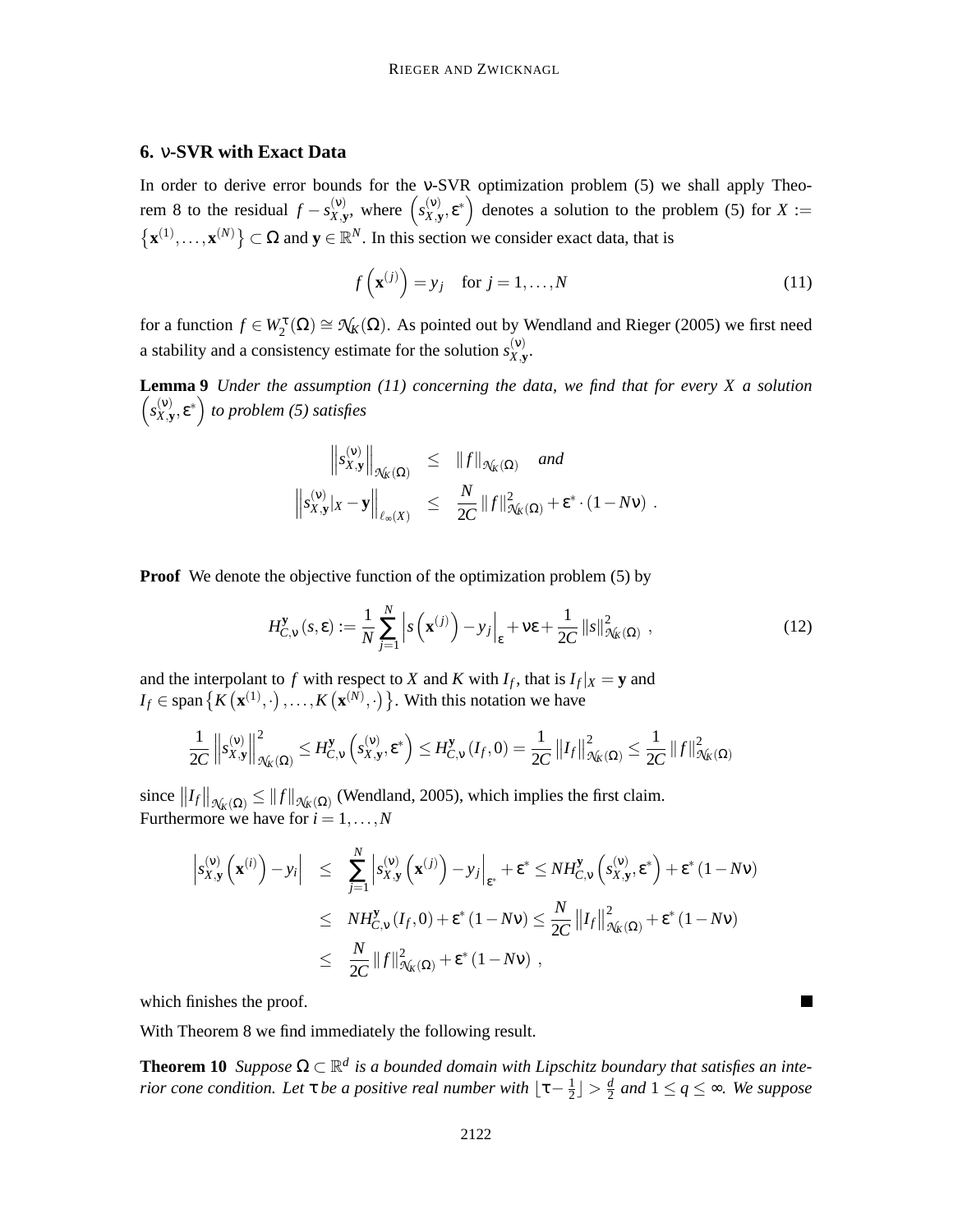$f \in W_2^{\tau}(\Omega)$  *with*  $f(\mathbf{x}^{(i)}) = y_i$ *. Let*  $(s_{X,y}^{(v)})$  $\left(\begin{matrix} (v)\ X,\mathbf{y},\mathbf{\epsilon}^* \end{matrix}\right)$  be a solution of the **v**-SVR. Then there is a constant  $\tilde{C}$  > 0*, which depends on*  $\tau$ *, d and*  $\Omega$  *but not on f or X, such that the approximation error can be bounded by*

$$
\left\|f - s_{X,\mathbf{y}}^{(\mathbf{v})}\right\|_{L_q(\Omega)} \le \tilde{C} \left(2h^{\tau-d\left(\frac{1}{2}-\frac{1}{q}\right)} + \|f\|_{W_2^{\tau}(\Omega)} + \frac{N}{2C} \|f\|_{W_2^{\tau}(\Omega)}^2 + (1-N\mathbf{v}) \cdot \mathbf{\varepsilon}^*\right)
$$

*for all discrete sets*  $X \subset \Omega$  *with fill distance*  $h := h_{X,\Omega} \leq C_{\Omega} \tau^{-2}$ *.* 

**Proof** Combining Lemma 9 and Theorem 8 leads to

$$
\begin{split} \left\|f - s_{X,\mathbf{y}}^{(\mathbf{v})}\right\|_{L_{q}(\Omega)} & \leq \tilde{C} \left( h^{\tau - d\left(\frac{1}{2} - \frac{1}{q}\right)} + \left\|f - s_{X,\mathbf{y}}^{(\mathbf{v})}\right\|_{W_{2}^{\tau}(\Omega)} + \left\|\mathbf{y} - s_{X,\mathbf{y}}^{(\mathbf{v})}|_{X}\right\|_{\ell_{\infty}(X)} \right) \\ & \leq \tilde{C} \left( h^{\tau - \left(\frac{d}{2} - \frac{d}{q}\right)} + \left( \|f\|_{W_{2}^{\tau}(\Omega)} + \left\|s_{X,\mathbf{y}}^{(\mathbf{v})}\right\|_{W_{2}^{\tau}(\Omega)} \right) + \left\|\mathbf{y} - s_{X,\mathbf{y}}^{(\mathbf{v})}|_{X}\right\|_{\ell_{\infty}(X)} \right) \\ & \leq \tilde{C} \left( 2h^{\tau - \left(\frac{d}{2} - \frac{d}{q}\right)} + \|f\|_{W_{2}^{\tau}(\Omega)} + \frac{N}{2C} \|f\|_{W_{2}^{\tau}(\Omega)}^{2} + (1 - N\mathbf{v})\epsilon^{*} \right) \, . \end{split}
$$

At first glance the term containing  $\varepsilon^*$  seems to be odd because it could be uncontrollable. But according to Chang and Lin (2002) we can at least assume  $\epsilon^*$  to be bounded by

$$
\varepsilon^* \leq \frac{1}{2} \left( \max_{i=1,\dots,N} y_i - \min_{i=1,\dots,N} y_i \right) .
$$

If this inequality is not satisfied, the problem (8) possesses only the trivial solution  $s \equiv 0$  which is not interesting. Furthermore, we see that the  $\varepsilon^*$ -term occurs with a factor  $(1 - Nv)$ , which can be used to control this term. If we choose  $v \geq \frac{1}{N}$  $\frac{1}{N}$ , the term  $(1 - Nv) \varepsilon^*$  vanishes or is even negative. The parameter ν is a lower bound on the fraction of support vectors (see Schölkopf et al., 2000), and hence  $v = 1/N$  means to get at least one support vector, that is a non-trivial solution. Since we are not interested in the case of trivial solutions, the condition  $v \ge 1/N$  is a reasonable assumption. On the other hand, we can use the results from Lemma 9 to derive a more explicit upper bound on  $\epsilon^* = \epsilon^*$  (*C*, **v**, *f*) by

$$
0 \leq \left\|s_{X,\mathbf{y}}^{(\mathbf{v})}|x-\mathbf{y}\right\|_{\ell_{\infty}(X)} \leq \frac{N}{2C} \left\|f\right\|_{\mathcal{N}_{K}(\Omega)}^{2} + \varepsilon^{*} \left(1-N\nu\right) .
$$

If we assume  $v > 1/N$ , this leads to

$$
\varepsilon^* = \varepsilon^* (C, v, f) \leq \frac{N}{2C(Nv-1)} ||f||^2_{\mathcal{H}_K(\Omega)}.
$$

Note that these bounds cannot be used for a better parameter choice, since we would need to rearrange this inequality and solve for *C* or ν. This would only be possible if there were lower bounds on  $\varepsilon^*$  as well. Moreover, the parameter *C* appears in our error bound as a factor  $\frac{N}{2C}$  which implies that we expect convergence only in the case  $C \rightarrow \infty$ . In this case  $\epsilon^*$  will be small, as can be deduced from problem (8).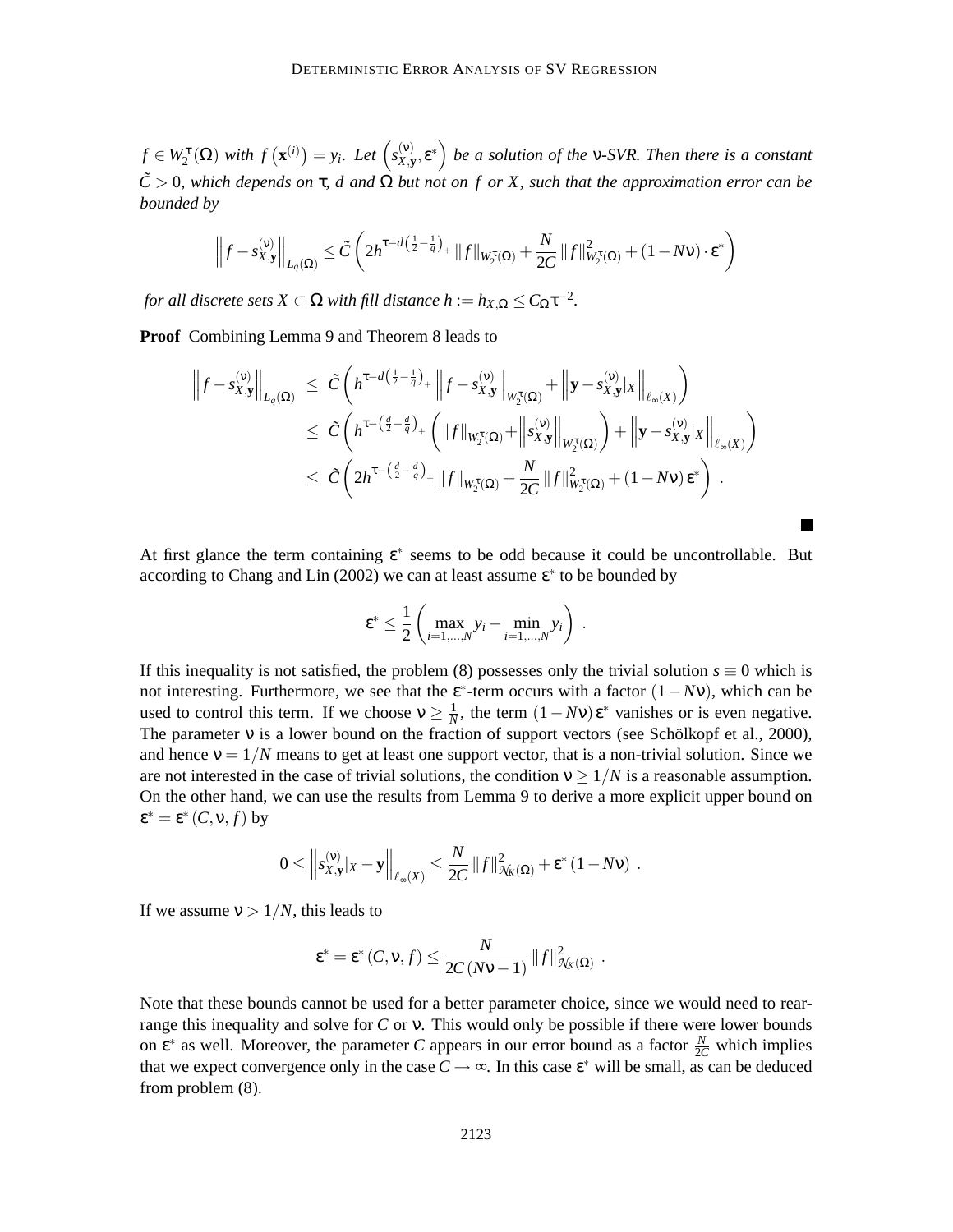We shall now make our bounds more explicit for the case of quasi-uniformly distributed points. In this case the number of points *N* and the fill distance *h* are related to each other by

$$
c_1 N^{-1/d} \le h \le c_2 N^{-1/d} \tag{13}
$$

where  $c_1$  and  $c_2$  denote positive constants (see Wendland, 2005, Proposition 14.1).

**Corollary 11** *In case of quasi-uniform exact data we can choose the problem parameters as*

$$
C = \frac{N ||f||_{W_2^{\tau}(\Omega)}}{2h^{\tau}} \approx h^{-(\tau+d)} ||f||_{W_2^{\tau}(\Omega)} \text{ and } \nu \ge \frac{1}{N}
$$

*to get*

$$
\left\|f - s_{X,\mathbf{y}}^{(\mathbf{v})}\right\|_{L_2(\Omega)} \leq \tilde{C}h^{\tau} \|f\|_{W_2^{\tau}(\Omega)} \leq \tilde{C}N^{-\frac{\tau}{d}} \|f\|_{W_2^{\tau}(\Omega)} ;
$$

*or as*

$$
C = \frac{N \|f\|_{W_2^{\tau}(\Omega)}}{2h^{\tau-\frac{d}{2}}} \approx h^{-(\tau+\frac{d}{2})} \|f\|_{W_2^{\tau}(\Omega)} \text{ and } \nu \ge \frac{1}{N}
$$

*to get*

$$
\left\|f - s_{X,\mathbf{y}}^{(\mathbf{v})}\right\|_{L_{\infty}(\Omega)} \leq \tilde{C}h^{\tau-\frac{d}{2}}\|f\|_{W_2^{\tau}(\Omega)} \leq \tilde{C}N^{-\frac{\tau}{d}+\frac{1}{2}}\|f\|_{W_2^{\tau}(\Omega)}
$$

*for all discrete sets*  $X\subset \Omega$  *with fill distance*  $h:=h_{X,\Omega}\leq C_\Omega\tau^{-2}$ *, with generic positive constants*  $\tilde{C}$ *which depend on*  $\tau$ *, d,*  $\Omega$  *but not on f or* X.

Note that these bounds yield arbitrarily high convergence orders, provided that the functions are smooth enough, that is  $\tau$  is large enough. Therefore they are in this setting better than the usual minimax rate  $N^{-\frac{2\tau}{2\tau+d}}$  (see Stone, 1982). In the following we shall only give our error estimates in terms of the fill distance *h* rather than in terms of the number of points *N*. This is due to the fact that the approximation rate  $\tau$  in *h* is independent of the space dimension *d*. However it should be clear how the approximation rates translate into error estimates in terms of *N* in the case of quasiuniform data due to the inequality (13). Note that the parameter choice in the case of arbitrary, non-uniformly distributed data can be treated analogously.

Corollary 11 shows, that the solution of the ν-SVR leads to the same approximation orders with respect to the fill distance *h* as classical kernel-based interpolation (see Wendland, 2005). But the ν-SVR allows for much more flexibility and less complicated solutions. Our numerical results will confirm these convergence rates.

#### **7.** ν**-SVR with Inexact Data**

In this section we denote again by  $\left(s_{X}^{(v)}\right)$  $\mathbf{x}(\mathbf{y})$  the solution to the problem (5) for a set of points  $X := \{ \mathbf{x}^{(1)}, \dots, \mathbf{x}^{(N)} \} \subset \Omega$  and  $\mathbf{y} \in \mathbb{R}^N$ , but we allow the given data to be corrupted by some additive error  $\mathbf{r} = (r_1, \ldots, r_N)$ , that means

$$
f\left(\mathbf{x}^{(j)}\right) = y_j + r_j \quad \text{for } j = 1, \dots, N,
$$
\n(14)

where is  $f \in W_2^{\tau}(\Omega) \cong \mathcal{N}_K(\Omega)$ . Note that there are no assumptions concerning the error distribution. As in the previous section we have to show a stability and a consistency estimate of the following form.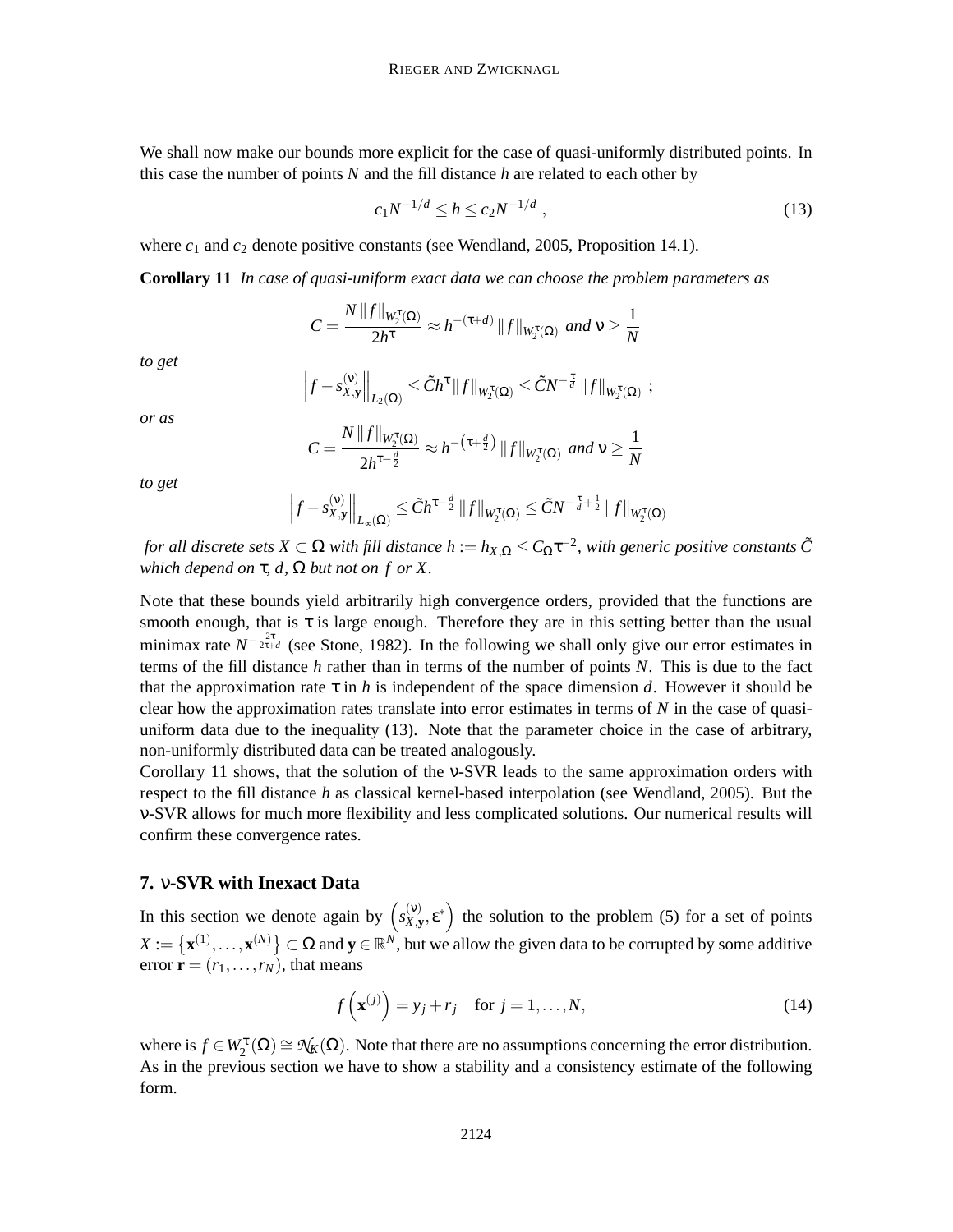**Lemma 12** *Under the assumption* (14) concerning the data **y**, a solution  $\begin{pmatrix} s_{X,Y}^{(v)} \end{pmatrix}$  $\left(\begin{matrix} \n\mathbf{x}, \mathbf{y}, \mathbf{g}^* \\
\mathbf{y}, \mathbf{y}, \mathbf{g}^* \n\end{matrix}\right)$  to the optimiza*tion problem (5) satisfies for every X and for all*  $\varepsilon \geq 0$ 

$$
\left\|s_{X,\mathbf{y}}^{(\mathbf{v})}\right\|_{\mathcal{N}_{K}(\Omega)} \leq \sqrt{\frac{2C}{N} \sum_{j=1}^{N} |r_{j}|_{\varepsilon} + 2Cv\varepsilon + \|f\|_{\mathcal{N}_{K}(\Omega)}^{2}} \quad \text{and}
$$

$$
\left\|s_{X,\mathbf{y}}^{(\mathbf{v})} - \mathbf{y}\right\|_{\ell_{\infty}(X)} \leq \sum_{j=1}^{N} |r_{j}|_{\varepsilon} + vN\varepsilon + (1 - Nv)\varepsilon^{*} + \frac{N}{2C} \|f\|_{\mathcal{N}_{K}(\Omega)}^{2}.
$$

**Proof** Again, we denote the interpolant to *f* with respect to *X* and *K* by  $I_f$  and use  $H_C^{\mathbf{y}}$  $C_{,V}^{y}$  as defined in Equation (12). Then we have for all  $\varepsilon > 0$ 

$$
\frac{1}{2C} \left\|s_{X,\mathbf{y}}^{(\mathbf{v})}\right\|_{\mathcal{N}_{K}(\Omega)}^{2} \leq H_{C,\mathbf{v}}^{\mathbf{y}}\left(s_{X,\mathbf{y}}^{(\mathbf{v})},\varepsilon^{*}\right) \leq H_{C,\mathbf{v}}^{\mathbf{y}}\left(I_{f},\varepsilon\right) \leq \frac{1}{N} \sum_{j=1}^{N} \left|r_{j}\right|_{\varepsilon} + \nu \varepsilon + \frac{1}{2C} \left\|f\right\|_{\mathcal{N}_{K}(\Omega)}^{2}
$$

which implies

$$
\left\|s_{X,\mathbf{y}}^{(\mathbf{v})}\right\|_{\mathcal{N}_{K}(\Omega)} \leq \sqrt{\frac{2C}{N} \sum_{j=1}^{N} |r_{j}|_{\varepsilon} + 2C\mathsf{v}\varepsilon + \|f\|_{\mathcal{N}_{K}(\Omega)}^{2}}.
$$

Moreover we have for all  $i = 1, ..., N$  and all  $\varepsilon > 0$ 

$$
\begin{array}{lcl} \left| s_{X,\mathbf{y}}^{(\mathbf{v})} \left( \mathbf{x}^{(i)} \right) - y_i \right| & \leq & \sum\limits_{j=1}^N \left| s_{X,\mathbf{y}}^{(\mathbf{v})} \left( \mathbf{x}^{(j)} \right) - y_j \right|_{\varepsilon^*} + \varepsilon^* \\ & \leq & NH_{C,\mathbf{v}}^{\mathbf{y}} \left( s_{X,\mathbf{y}}^{(\mathbf{v})}, \varepsilon^* \right) + (1 - N \mathbf{v}) \varepsilon^* \\ & \leq & \sum\limits_{j=1}^N \left| r_j \right|_{\varepsilon} + \mathbf{v} N \varepsilon + (1 - N \mathbf{v}) \varepsilon^* + \frac{N}{2C} \left\| f \right\|_{\mathcal{H}_K(\Omega)}^2. \end{array}
$$

Again we can use the results from Lemma 12 to derive a more explicit upper bound on  $\varepsilon^*$  =  $\epsilon^*(C, v, f, \epsilon)$ . Note that  $\epsilon^*$  depends now also on the free parameter  $\epsilon$ .

**In the Second** 

$$
0 \leq \left\|s_{X,\mathbf{y}}^{(\mathbf{v})}|x-\mathbf{y}\right\|_{\ell_{\infty}(X)} \leq \frac{N}{2C} \left\|f\right\|_{\mathcal{N}_{K}(\Omega)}^{2} + \varepsilon^{*} \left(1-N\nu\right) + \sum_{j=1}^{N} \left|r_{j}\right|_{\varepsilon} + \nu N\varepsilon.
$$

If we assume  $v > 1/N$ , this leads to

$$
\varepsilon^*(C, \mathsf{v}, f, \varepsilon) \leq \frac{1}{N\mathsf{v}-1} \left( \frac{N}{2C} ||f||^2_{\mathcal{H}_K(\Omega)} + \sum_{j=1}^N |r_j|_{\varepsilon} + \mathsf{v}N\varepsilon \right) .
$$

Using the sampling inequality as in the case of exact data leads to the following result on  $L_q$ -norms.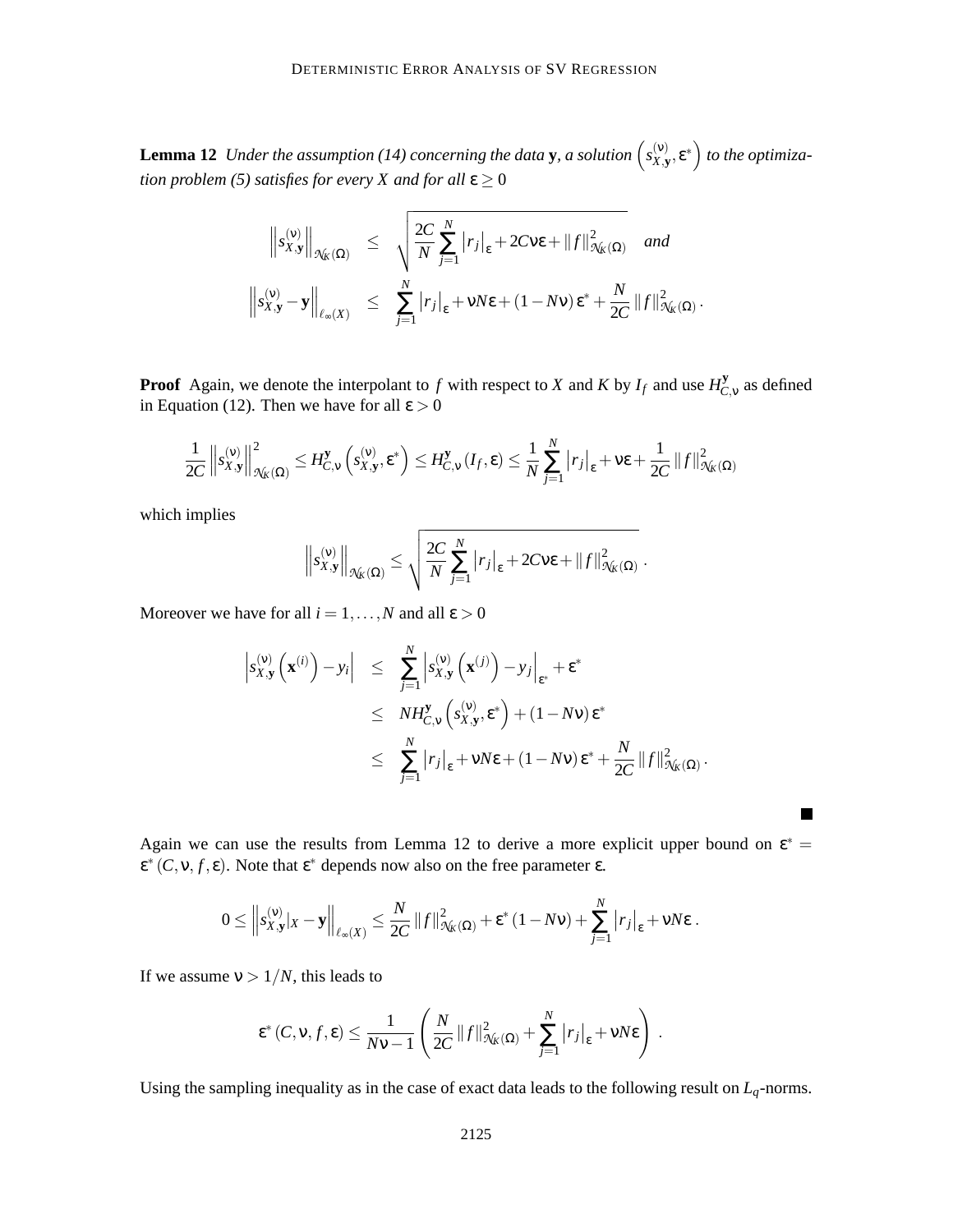**Theorem 13** *We suppose*  $f \in W_2^{\tau}(\Omega)$  *with*  $f(\mathbf{x}^{(i)}) = y_i + r_i$ *. Let*  $(s_{X,y}^{(v)})$  $\left(\begin{matrix} (v) \\ X, y \end{matrix}\right)$  *be a solution of the* ν*-SVR, that is the optimization problem (5). Then there is a constant C*˜ > 0*, which depends on* τ*, d and*  $\Omega$  *but not on f or X, such that for all*  $\varepsilon > 0$  *the approximation error can be bounded by* 

$$
\left\|f - s_{X,\mathbf{y}}^{(v)}\right\|_{L_q(\Omega)} \leq \tilde{C} \left( h^{\tau - \left(\frac{d}{2} - \frac{d}{q}\right)_+} \left( \|f\|_{W_2^{\tau}(\Omega)} + \sqrt{\frac{2C}{N} \sum_{j=1}^N |r_j|_{\varepsilon} + 2Cv\varepsilon + \|f\|_{W_2^{\tau}(\Omega)}^2} \right) + \sum_{j=1}^N |r_j|_{\varepsilon} + vN\varepsilon + \varepsilon^* (1 - Nv) + \frac{N}{2C} \|f\|_{W_2^{\tau}(\Omega)}^2 + \| \mathbf{r} \|_{\ell_\infty(X)} \right)
$$

*for all discrete sets*  $X \subset \Omega$  *with fill distance h* :=  $h_{X,\Omega} \leq C_{\Omega} \tau^{-2}$ .

Note that the choice of the "optimal" ε leading to the best bound, depends dramatically on the problem. We now want to assume that the data errors do not exceed the data itself. For this we suppose

$$
\|\mathbf{r}\|_{\ell_\infty(X)} \leq \delta \leq \|f\|_{W_2^{\tau}(\Omega)}
$$

for a parameter  $\delta > 0$ .

**Corollary 14** *If we choose the parameters as*

$$
C = \frac{N||f||_{W_2^{\tau}(\Omega)}^2}{2\delta},
$$
  

$$
\epsilon = \delta, \quad \text{and} \quad v = \frac{1}{N},
$$

*we get*

$$
\left\|f - s_{X,\mathbf{y}}^{(\mathbf{v})}\right\|_{L_2(\Omega)} \leq \tilde{C}\left(h^{\tau} \|f\|_{W_2^{\tau}(\Omega)} + \delta\right)
$$

*and*

$$
\left\|f - s_{X,\mathbf{y}}^{(\mathbf{v})}\right\|_{L_{\infty}(\Omega)} \leq \tilde{C}\left(h^{\tau-d/2} \|f\|_{W_2^{\tau}(\Omega)} + \delta\right)
$$

*for all discrete sets*  $X\subset \Omega$  *with fill distance*  $h:=h_{X,\Omega}\leq C_\Omega\tau^{-2}$ *, with a generic positive constant*  $\tilde C$ *which depends on*  $\tau$ , *d and*  $\Omega$  *but not on f or*  $X$ .

# **8.** ε**-SVR with Exact Data**

Since our arguments for the ν-SVR apply similarly to the ε-SVR, we skip over details and just state the results. Note that in this case the non-negative parameter  $\varepsilon$  is fixed in contrast to the free variable in the ν-SVR. Analogously to the notation introduced in the previous sections, we denote by  $s_{X}^{(\epsilon)}$  $\{x_i, y_k\}$  the solution to the problem (10) for  $X := \{x^{(1)}, \ldots, x^{(N)}\} \subset \Omega$  and  $y \in \mathbb{R}^N$ . The stability and consistency estimates take the following form.

**Lemma 15** *Under the assumption (11) concerning the data, we find that for every X and every* fixed  $\pmb{\varepsilon} \in \mathbb{R}^+$  a solution  $s_{X, \mathbf{y}}^{(\pmb{\varepsilon})}$  to problem (10) satisfies

$$
\left\|s_{X,\mathbf{y}}^{(\varepsilon)}\right\|_{\mathcal{H}_K(\Omega)} \leq \|f\|_{\mathcal{H}_K(\Omega)} \quad \text{and}
$$
  

$$
\left\|s_{X,\mathbf{y}}^{(\varepsilon)}|_{X} - \mathbf{y}\right\|_{\ell_\infty(X)} \leq \frac{N}{2C} \|f\|_{\mathcal{H}_K(\Omega)}^2 + \varepsilon.
$$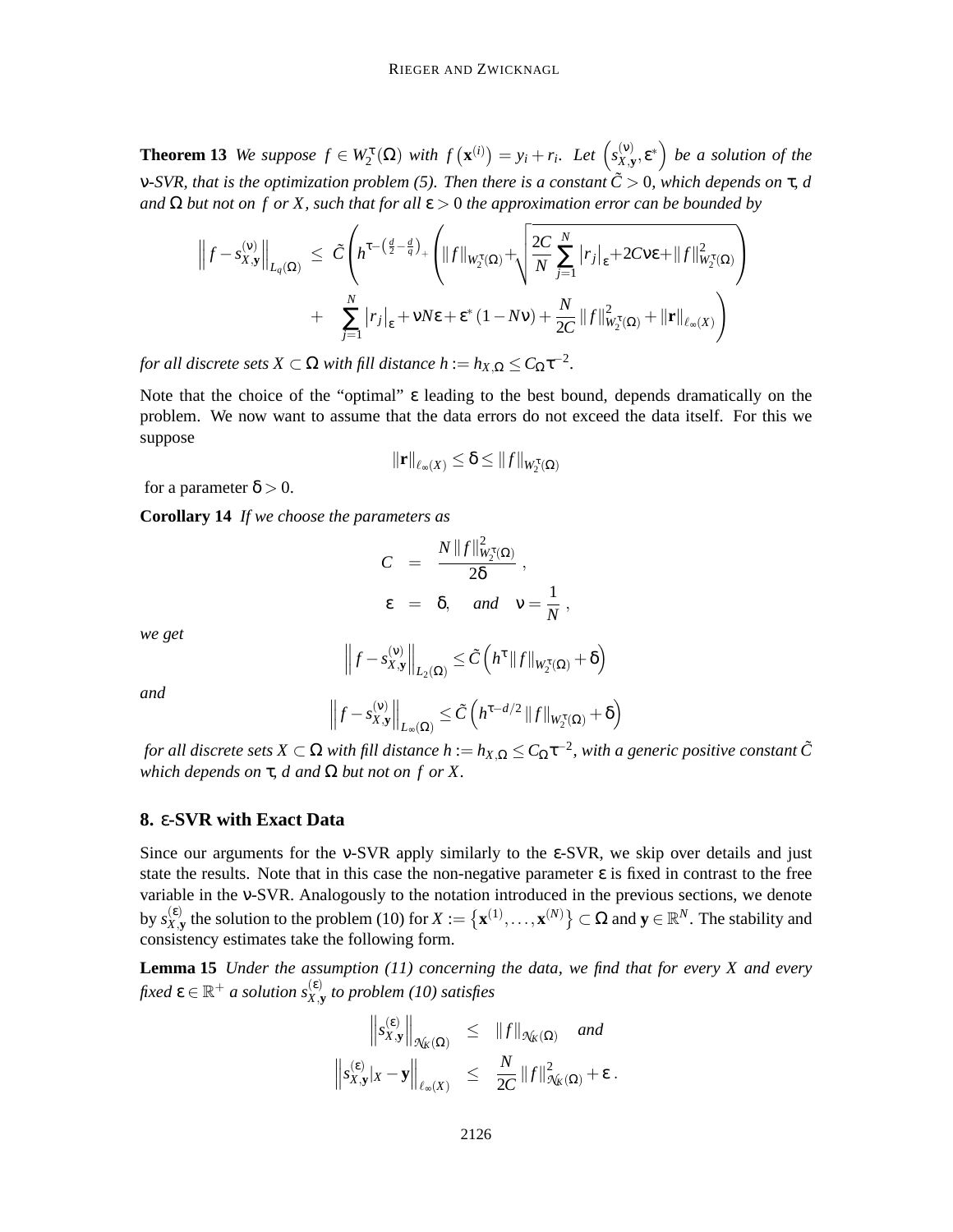Again this leads to the following result on continuous *Lq*-norms.

**Theorem 16** *We suppose*  $f \in W_2^{\tau}(\Omega)$  *with*  $f(\mathbf{x}^{(i)}) = y_i$ . Let  $s_{X,y}^{(\varepsilon)}$  be a solution of the  $\varepsilon$ -SVR, that is *the optimization problem (10). Then there is a constant*  $\tilde{C} > 0$ , which depends on  $\tau$ , d and  $\Omega$  but not *on* ε*, f or X, such that the approximation error can be bounded by*

$$
\left\|f - s_{X,\mathbf{y}}^{(\varepsilon)}\right\|_{L_q(\Omega)} \le \tilde{C} \left(2h^{\tau - d\left(\frac{1}{2} - \frac{1}{q}\right)} + \|f\|_{W_2^{\tau}(\Omega)} + \frac{N}{2C} \|f\|_{W_2^{\tau}(\Omega)}^2 + \varepsilon\right) \tag{15}
$$

*for all discrete sets*  $X \subset \Omega$  *with fill distance h* :=  $h_{X,\Omega} \leq C_{\Omega} \tau^{-2}$ .

Applying the same arguments as in the ν-SVR case we obtain the following corollary.

**Corollary 17** *If we choose*

$$
C = \frac{N||f||_{W_2^{\tau}(\Omega)}}{2h^{\tau}} \text{ , respectively } C = \frac{N||f||_{W_2^{\tau}(\Omega)}}{2h^{\tau-d/2}}
$$

*the inequality (15) turns into*

$$
\left\|f - s_{X,\mathbf{y}}^{(\varepsilon)}\right\|_{L_2(\Omega)} \leq \tilde{C}\left(3h^{\tau}\|f\|_{W_2^{\tau}(\Omega)} + \varepsilon\right) ,
$$

*respectively*

$$
\left\|f - s_{X,\mathbf{y}}^{(\varepsilon)}\right\|_{L_{\infty}(\Omega)} \leq \tilde{C}\left(3h^{\tau-\frac{d}{2}}\|f\|_{W_2^{\tau}(\Omega)} + \varepsilon\right)
$$

*for all discrete sets*  $X\subset \Omega$  *with fill distance*  $h:=h_{X,\Omega}\leq C_\Omega\tau^{-2}$ *, with a generic positive constant*  $\tilde C$ *which depends on*  $\tau$ , *d and*  $\Omega$  *but not on*  $f \in W_2^{\tau}(\Omega)$  *or*  $X$ .

The rôle of the parameter *C* is similar to the one in case of the ν-SVR. But unlike in the case of the ν-SVR we are free to choose the parameter ε. We see that exact data implies that we should choose  $\varepsilon \approx 0$ . The case  $C \rightarrow \infty$  and  $\varepsilon \rightarrow 0$  leads to exact interpolation, and the well known error bounds for kernel-based interpolation (see Wendland, 2005) are attained.

We point out that the  $\epsilon$ -SVR is closely related to the squared  $\epsilon$ -loss,

$$
\min_{s \in \mathcal{N}_k(\Omega)} \frac{1}{N} \sum_{j=1}^N \left| s\left(\mathbf{x}^{(j)}\right) - y_j \right|_{\varepsilon}^2 + \frac{1}{2C} \left\| s \right\|_{\mathcal{N}_k(\Omega)}^2 \,. \tag{16}
$$

This is important because for  $\varepsilon = 0$  we get the square loss. Proceeding along the lines of this section, we find for a solution  $s_{X,\mathbf{v}}^{(s\ell\epsilon)}$  $\chi_{\bf y}^{(\text{see})}$  of (16) for exact data the stability bound

$$
\left\|s_{X,\mathbf{y}}^{(s\ell\varepsilon)}\right\|_{\mathcal{N}_{K}(\Omega)} \leq \|f\|_{\mathcal{N}_{K}(\Omega)}
$$

and the consistency estimate

$$
\left\|s_{X,\mathbf{y}}^{(s\ell\epsilon)}|_X-\mathbf{y}\right\|_{\ell_\infty(X)}\leq \sqrt{2}\left(\frac{N}{2C}\|f\|_{\mathcal{H}_K(\Omega)}^2+\epsilon^2\right)^{1/2}\leq \frac{\sqrt{N}}{\sqrt{C}}\|f\|_{\mathcal{H}_K(\Omega)}+\sqrt{2}\epsilon\;.
$$

Therefore, we obtain similar approximation results for the  $\varepsilon$ -squared loss as for the  $\varepsilon$ -SVR by inserting the estimates into the sampling inequalities. Similarly, the results of Section 9 can be adapted to the  $\epsilon$ -squared loss. For the special case  $\epsilon = 0$ , we obtain the usual least squares, which was analyzed by Wendland and Rieger (2005) in the case of exact data, and by Riplinger (2007) in the case of inexact data.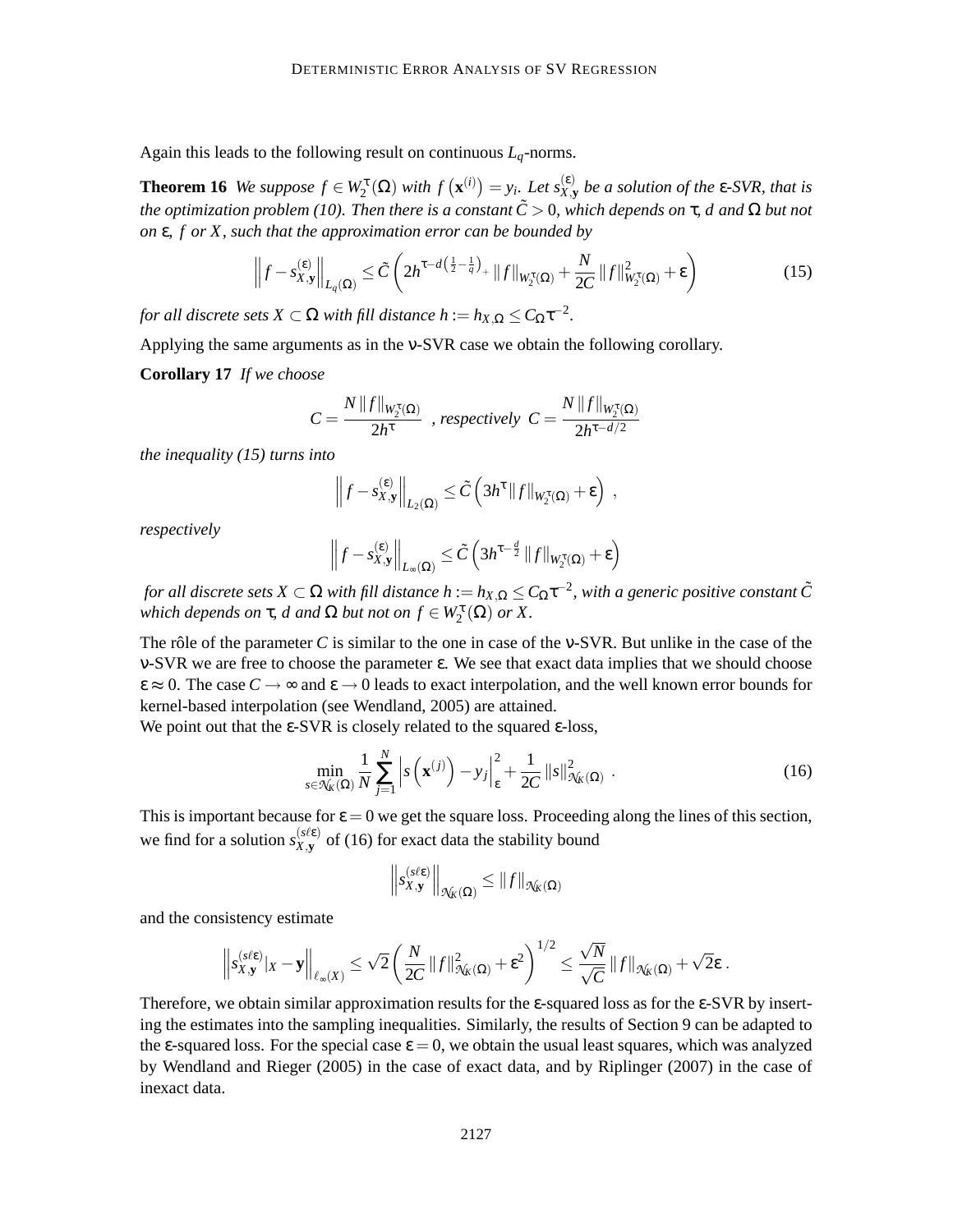# **9.** ε**-SVR with Inexact Data**

In this section we denote again by  $s_{X,Y}^{(\varepsilon)}$  $X_{X,Y}^{(c)}$  the solution to the problem (10) for a set of points  $X :=$  $\{ \mathbf{x}^{(1)}, \dots, \mathbf{x}^{(N)} \} \subset \Omega$  and  $\mathbf{y} \in \mathbb{R}^N$ , but we allow the given data to be corrupted by some additive error according to assumption (14).

**Lemma 18** *Under the assumption* (14) concerning the data, for every X and every fixed  $\epsilon \in \mathbb{R}^+$  *a solution s*(ε) *X*,**y** *to problem (10) satisfies*

$$
\left\|s_{X,\mathbf{y}}^{(\varepsilon)}\right\|_{\mathcal{N}_{K}(\Omega)} \leq \sqrt{\|f\|_{\mathcal{N}_{K}(\Omega)}^{2} + \frac{2C}{N} \sum_{i=1}^{N} |r_{i}|_{\varepsilon}} \quad \text{and}
$$
  

$$
\left\|s_{X,\mathbf{y}}^{(\varepsilon)}|_{X} - \mathbf{y}\right\|_{\ell_{\infty}(X)} \leq \frac{N}{2C} \|f\|_{\mathcal{N}_{K}(\Omega)}^{2} + \sum_{i=1}^{N} |r_{i}|_{\varepsilon} + \varepsilon.
$$

These bounds shall now be plugged into the sampling inequality.

**Theorem 19** *We suppose*  $f \in W_2^{\tau}(\Omega)$  *with*  $f(\mathbf{x}^{(i)}) = y_i$ . Let  $s_{X,y}^{(\varepsilon)}$  be a solution of the  $\varepsilon$ -SVR, that is *the optimization problem (10). Then there is a constant*  $\tilde{C} > 0$ , which depends on τ, d and Ω but not *on* ε*, f or X, such that the approximation error can be bounded by*

$$
\left\|f - s_{X,\mathbf{y}}^{(\epsilon)}\right\|_{L_q(\Omega)} \leq \left|\tilde{C} \left(2h^{\tau-d\left(\frac{1}{2} - \frac{1}{q}\right)_{+}}\left(\|f\|_{W_2^{\tau}(\Omega)} + \sqrt{\|f\|_{W_2^{\tau}(\Omega)}^2 + \frac{2C}{N} \sum_{i=1}^N |r_i|_{\epsilon}}\right) + \frac{N}{2C} \|f\|_{W_2^{\tau}(\Omega)}^2 + \sum_{i=1}^N |r_i|_{\epsilon} + \epsilon + \|\mathbf{r}\|_{\ell_\infty(X)}\right)
$$

*for all discrete sets*  $X \subset \Omega$  *with fill distance h* :=  $h_{X,\Omega} \leq C_{\Omega} \tau^{-2}$ .

If we again assume that the error level  $\delta$  does not overrule the native space norm of the generating function,

$$
\|\mathbf{r}\|_{\ell_\infty(X)} \leq \delta \leq \|f\|_{W_2^{\tau}(\Omega)},
$$

we get the following convergence orders, for our specific choices of the parameters.

**Corollary 20** *Again we assume that the error satisfies (14). If we choose*  $\varepsilon = \delta$  *and*  $C = \frac{N||f||_{W_2^*}}{2h^{\tau}}$ *respectively*  $C = \frac{N||f||_{W_2^{\texttt{t}}}}{2h^{\texttt{t}-d/2}}$  then we find

$$
\left\|f - s_{X,\mathbf{y}}^{(\varepsilon)}\right\|_{L_2(\Omega)} \leq \tilde{C}\left(h^{\tau} \|f\|_{W_2^{\tau}(\Omega)} + \delta\right) \text{ and}
$$
  

$$
\left\|f - s_{X,\mathbf{y}}^{(\varepsilon)}\right\|_{L_{\infty}(\Omega)} \leq \tilde{C}\left(h^{\tau-d/2} \|f\|_{W_2^{\tau}(\Omega)} + \delta\right)
$$

*for all discrete sets*  $X\subset \Omega$  *with fill distance*  $h:=h_{X,\Omega}\leq C_\Omega\tau^{-2}$ *, with a generic positive constant*  $\tilde C$ *which depends on*  $\tau$ *, d, and*  $\Omega$  *but not on f or*  $X$ *.*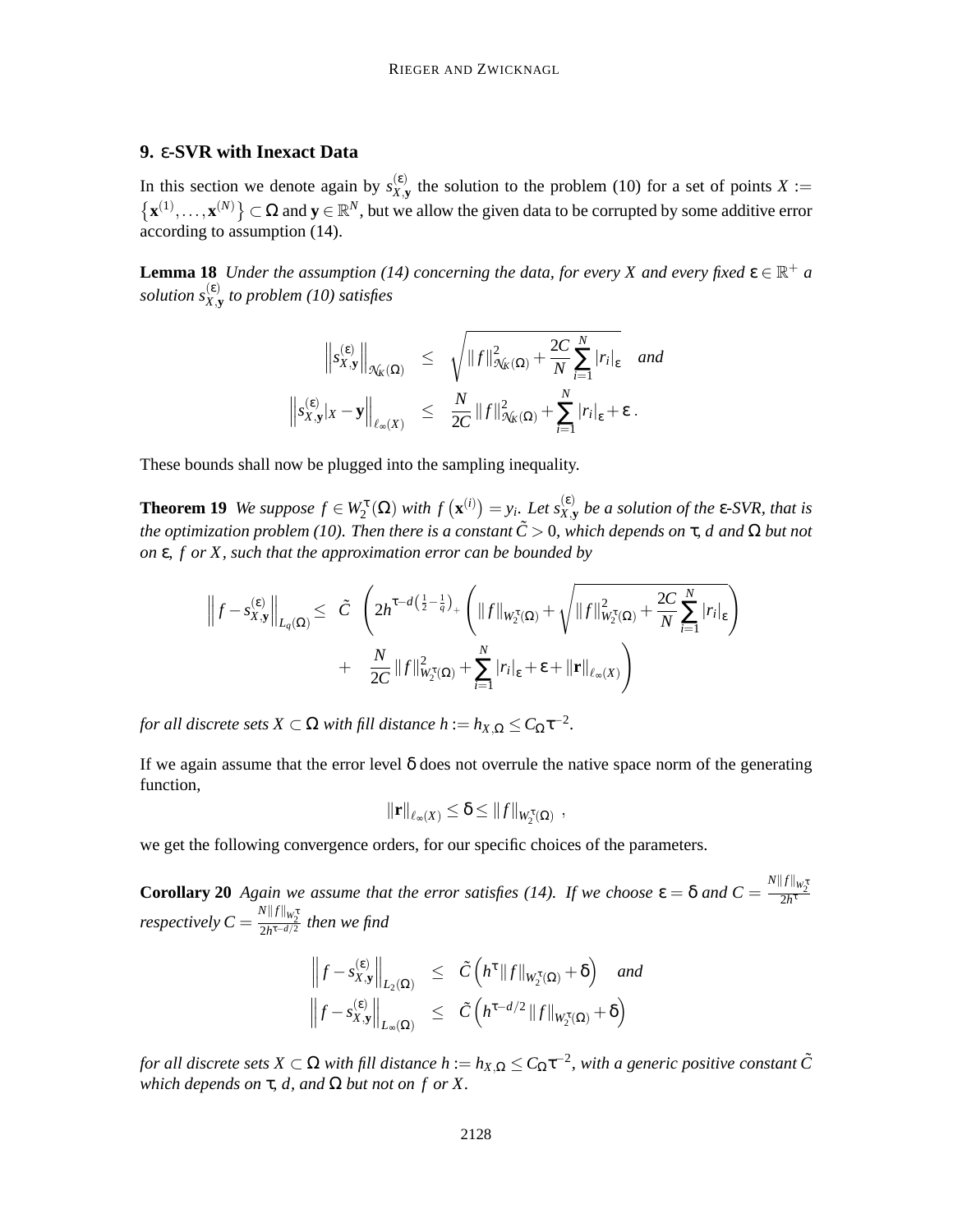### **10. Numerical Results**

In this section we present some numerical examples to support our analytical results, in particular the rates of convergence in case of exact training data, and the detection of the error levels in case of noisy data.

#### **10.1 Exact Training Data**

Figure 1 illustrates the approximation orders in case of exact given data as considered in Sections 6 and 8. For that, we used regular data sets generated by the respective functions to be reconstructed and employed the ε- and the ν-SVR with the parameter choices provided in Corollaries 17 and 11, respectively. We implemented the finite dimensional formulations of the associated optimization problems as described in Equations (9) and (8). As kernel functions we used Wendland's functions for two reasons: On the one hand side they yield rather sparse kernel matrices **K** due to their compact support, on the other hand side they are easy to implement since they are piecewise polynomials. Furthermore Wendland's functions may be scaled to improve their numerical behaviour. An unscaled function *K* has support supp $(K) \subset B(0,1) \subset \mathbb{R}^d$ . The scaling is done in such a way that the decay of the Fourier transform is preserved, that is,

$$
K^{(c)}(\mathbf{x}) = c^{-d} K\left(\frac{\mathbf{x}}{c}\right) , \quad \mathbf{x} \in \mathbb{R}^d .
$$
 (17)

By construction we have  $supp(K^{(c)}) \subset B(0, c)$ , such that small choices of the scaling parameter *c* imply rather sparse kernel matrices  $\mathbf{K}^{(\mathbf{c})} = (K^{(c)} \left( \left\| \mathbf{x}^{(i)} - \mathbf{x}^{(j)} \right\|_2 \right) \right)_{i,j=1...N}$ . On the other hand side it is known that the constant factor in our error estimates increases with decreasing *c*. This is a typical trade-off situation between good approximation properties and good condition numbers of the kernel matrices  $K^{(c)}$  (Wendland, 2005). We chose a scaling  $c = 0.1$  in all one-dimensional examples and a scaling  $c = 2$  in all two-dimensional examples. Since these standard choices already work well, there was no need for a more careful choice. To our knowledge, there are so far no theoretical results on the optimal scaling.

The double logarithmic plots in Figure 1 visualize the convergence orders in terms of the fill distance. For that, the *L*<sub>∞</sub>-approximation error  $||f - s_{X,y}||_{L_{\infty}}$  is plotted versus the fill distance *h*. The convergence rates can be found as the slopes of the lines. In subfigure 1(a) the data was generated by

$$
f(x) = (x - 0.5)^{2.5 + eps} \in W_2^3([0, 1]) ,
$$

where *eps* denotes the relative machine precision in the sense of MATLAB. We use the notation  $(t)_{+} := \max\{0,t\}$  for all  $t \in \mathbb{R}$ . This function f is sampled on regular grids in the unit interval  $I := [0,1]$  with 30 to 96 points. Note that in this case the fill distance is given by  $h \approx 1/N$ . We use

- two different kernel functions, namely (see Wendland, 2005)
	- $K_1(x) = (1-|x|)_+^3$  $\frac{3}{4}$  (3|x|+1) with native space  $W_2^2$  ([0,1]), and
	- $K_2(x) = (1-|x|)_+^5$  $+\frac{5}{2}$  (8|x|<sup>2</sup> + 5|x|+1) with native space  $W_2^3([0,1])$ .

The scaling parameter according to Equation (17) is chosen as  $c = 0.1$ . We employed the  $\varepsilon$ - and the ν- SVR with the parameter choices provided in Corollaries 17 and 11. The respective corollaries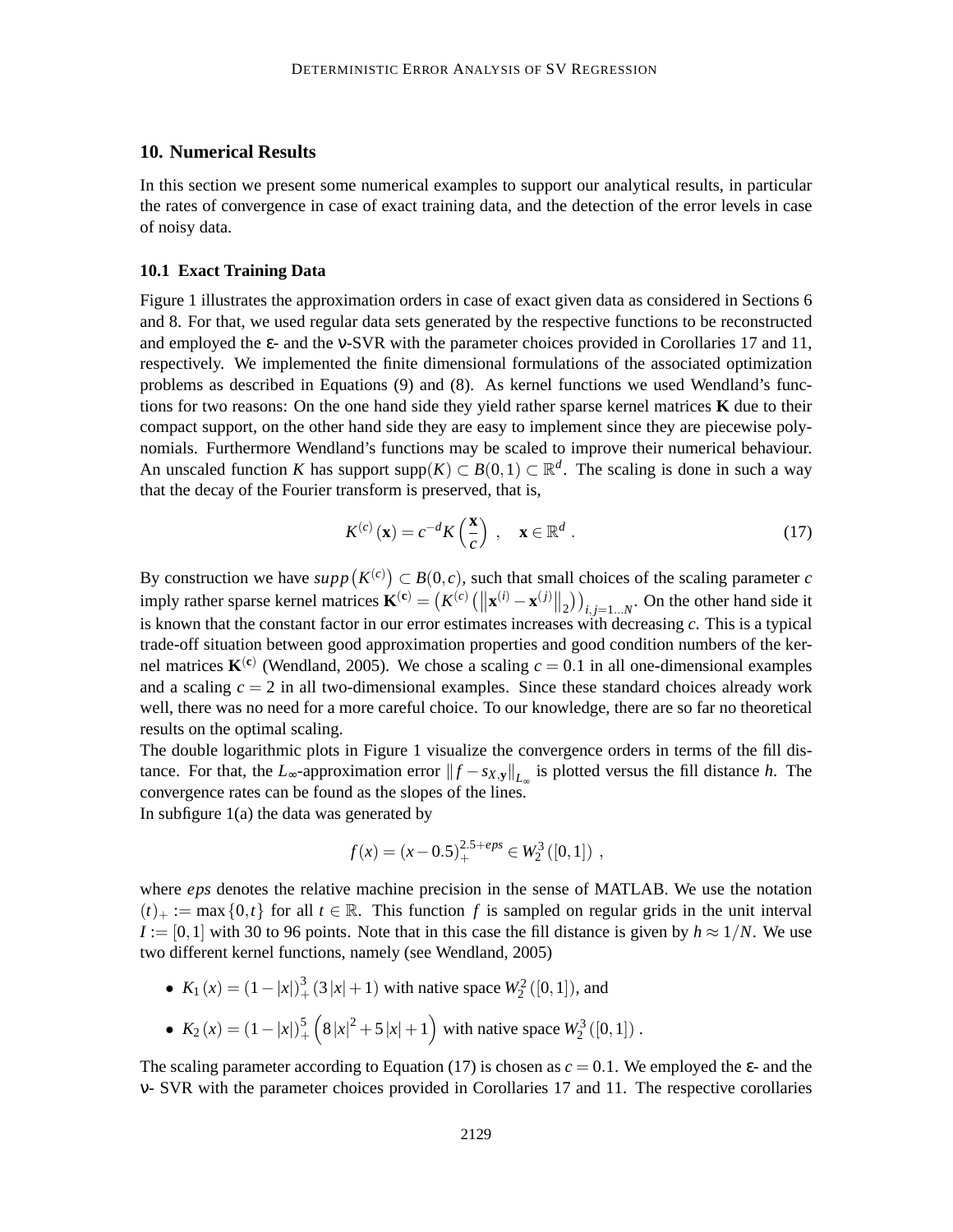predict convergence rates of 1.5 for  $K_1$ , and 2.5 for  $K_2$ . In subfigure 1(a) the plots for the  $\varepsilon$ - and v-SVR (almost identical) both show orders 1.7 for  $K_1$  and 2.4 for  $K_2$ .

Subfigure 1(b) shows a 2-dimensional example. The data is generated by the smooth function

$$
f(\mathbf{x}) = \sin(x_1 + x_2).
$$

This function *f* is sampled on regular grids in the unit interval  $I := [0,1]^2$  with 16 to 144 points. Note that in this case the fill distance is given by  $h \approx \frac{1}{\sqrt{l}}$  $\frac{1}{N}$ . We use three different kernel functions, namely (see Wendland, 2005)

• 
$$
K_3(\mathbf{x}) = (1 - ||\mathbf{x}||)^4 + (4||\mathbf{x}|| + 1)
$$
 with native space  $W_2^{2.5}([0, 1]^2)$ ,

• 
$$
K_4(\mathbf{x}) = (1 - ||\mathbf{x}||)^6_+
$$
  $(35 ||\mathbf{x}||^2 + 18 ||\mathbf{x}|| + 3)$  with native space  $W_2^{3.5}$   $([0, 1]^2)$ , and

• 
$$
K_5(\mathbf{x}) = (1 - ||\mathbf{x}||)^8 + (32 ||\mathbf{x}||^3 + 25 ||\mathbf{x}||^2 + 8 ||\mathbf{x}|| + 1)
$$
 with native space  $W_2^{4.5}([0, 1]^2)$ .

The kernel functions were scaled by  $c = 2$  according to Equation (17). For the sake of simplicity we employed only the ν-SVR with the parameter choices provided in Corollary 11. The predicted convergence rates in the fill distance *h* are 1.5 for  $K_3$ , 2.5 for  $K_4$  and 3.5 for  $K_5$ . The numerical experiments show orders 1.8 for  $K_3$ , 2.8 for  $K_4$  and 3.7 for  $K_5$ . Therefore, the numerical examples support our analytical results.



**−2.2 −2 −1.8 −1.6 −1.4 −1.2 −1 −0.8 −0.6 −9 −8 −7 −6 −5 −4 −3 nu K3 nu K4 nu K5**

(a) Data generated by  $f \in W_2^3(I)$  on regular grids in *I*.  $v$ and ε-SVR yield orders 1.7 for *K*1, and 2.4 for *K*2. Scaling parameter  $c = 0.1$ .

(b) Data generated by smooth function on regular grids in *I* 2 . ν-SVR yields orders 1.8 for *K*3, 2.8 for *K*4, and 3.7 for  $K_5$ . Scaling parameter  $c = 2$ .

Figure 1: Logarithm of the *L*∞-approximation error plotted versus the logarithm of the fill distance *h* for exact training data.

#### **10.2 Inexact Data**

Figure 2 shows examples for the case of noisy data. The plots show the *L*∞-approximation error  $||f - s_{X,y}||_{L_{\infty}}$  versus the fill distance *h*. For simplicity we concentrated on the case of the v-SVR in the one dimensional setting. We used the noise model given by Equation (14), that is  $y = f + r$ . In Subfigure 2(a) the function  $f(x) = \sin(10x)$  is sampled on regular grids of 2 to 56 points in [0,1]. The data is disturbed by an error *r* which is normally distributed with mean zero and standard deviation 0.01. As kernel function we use  $K_1$ , and the parameters of the v-SVR are chosen as in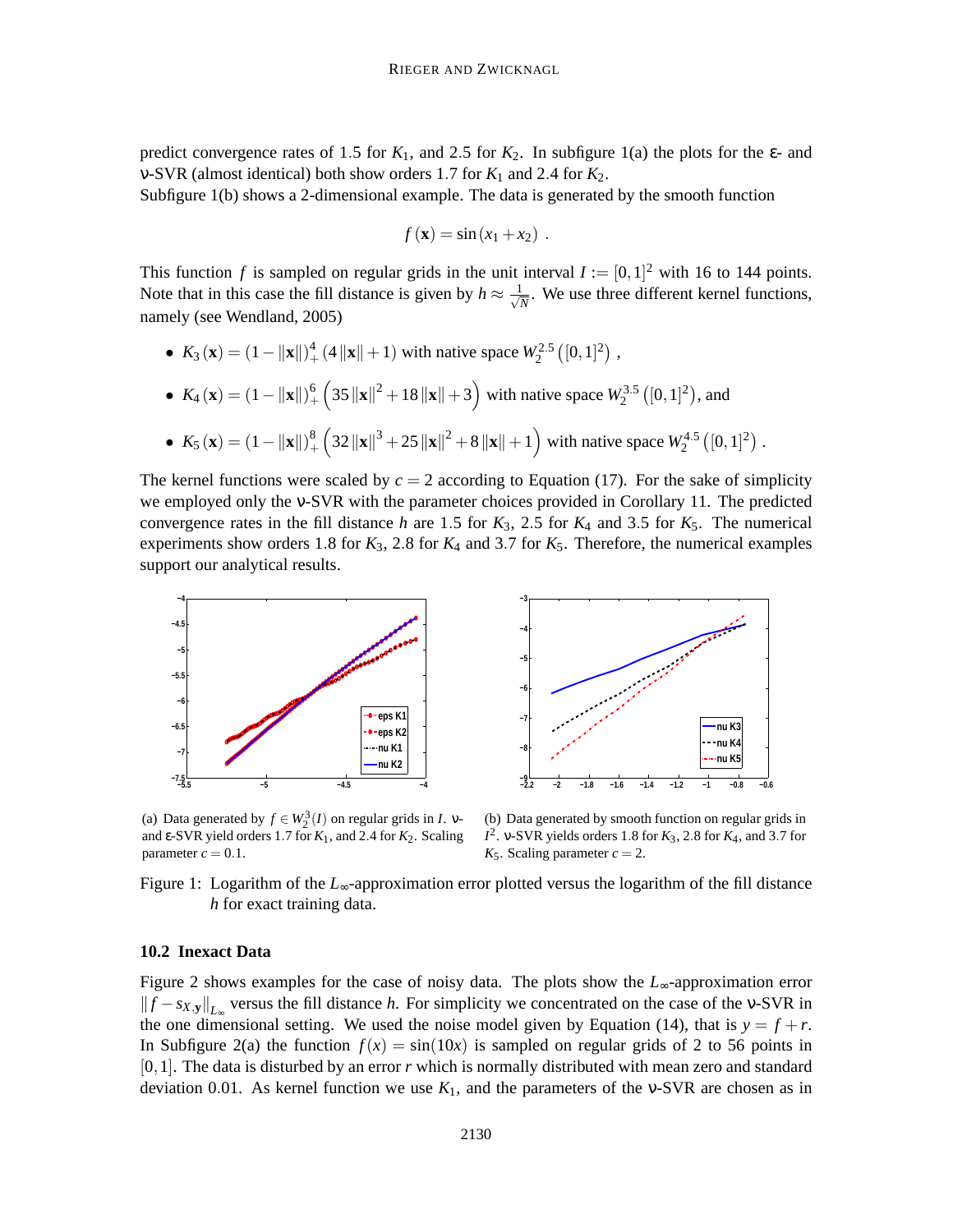Corollary 14. The plot shows that for  $h \to 0$  the error remains of the same order of magnitude as the error level  $||r||_{\ell_{\infty}}$ .

In Subfigure 2(b) the function  $f(x) = \sin(10x)$  is sampled on regular grids of 5 to 56 points in the unit interval  $I = [0,1]$ . Here, the data is corrupted by an error of  $\pm 0.01$ , where the sign of the error is chosen randomly with equal likelihood for plus and minus. As kernel function we use  $K_1$  with  $c = 0.3$ , and the parameters of the v-SVR are chosen as in Corollary 14. The plot shows that the  $L_{\infty}$ approximation error converges to a constant of the order of magnitude of the error level for  $h \to 0$ .



(a) Data disturbed by random error with mean zero and standard deviation 0.01. Approximation error for  $h \to 0$ reaches the error level and remains bounded of the same order of magnitude as the error level.

(b) Data disturbed by random sign deterministic error  $\pm 0.01$ . Approximation error converges to a constant of the order of magnitude of the error level for  $h \to 0$ .

Figure 2: *L*∞-approximation error versus fill distance in case of inexact data.

#### **11. Summary and Outlook**

We proved deterministic worst-case error estimates for kernel-based regression algorithms. The main ingredient are sampling inequalities. We provided a detailed analysis only for the ν- and the ε-SVR for both exact and inexact training data. However, the same techniques apply to all machine learning problems involving penalty terms induced by kernels related to Sobolev spaces. If the function to be reconstructed lies in the reproducing kernel Hilbert space (RKHS) of an infinitely smooth kernel such as the Gaussian or an infinite dot product kernel, a similar analysis based on sampling inequalities can be done, leading to exponential convergence rates (see Rieger and Zwicknagl 2008 and Zwicknagl 2009 for first results in this direction).

So far, our error estimates depend explicitly on the pointwise noise in the data, and we do not make any assumptions on the noise distribution. Future work should incorporate probabilistic models on the noise distribution to yield estimates for the expected error.

#### **Acknowledgments**

We thank Professor Robert Schaback for helpful discussions and his continued support. Further thanks go to the referees for several valuable comments. CR was supported by the Deutsche Forschungsgemeinschaft through the Graduiertenkolleg 1023 *Identification in Mathematical Models: Synergy of Stochastic and Numerical Methods*. BZ would like to thank the German National Academic Foundation (Studienstiftung des deutschen Volkes) for their support.